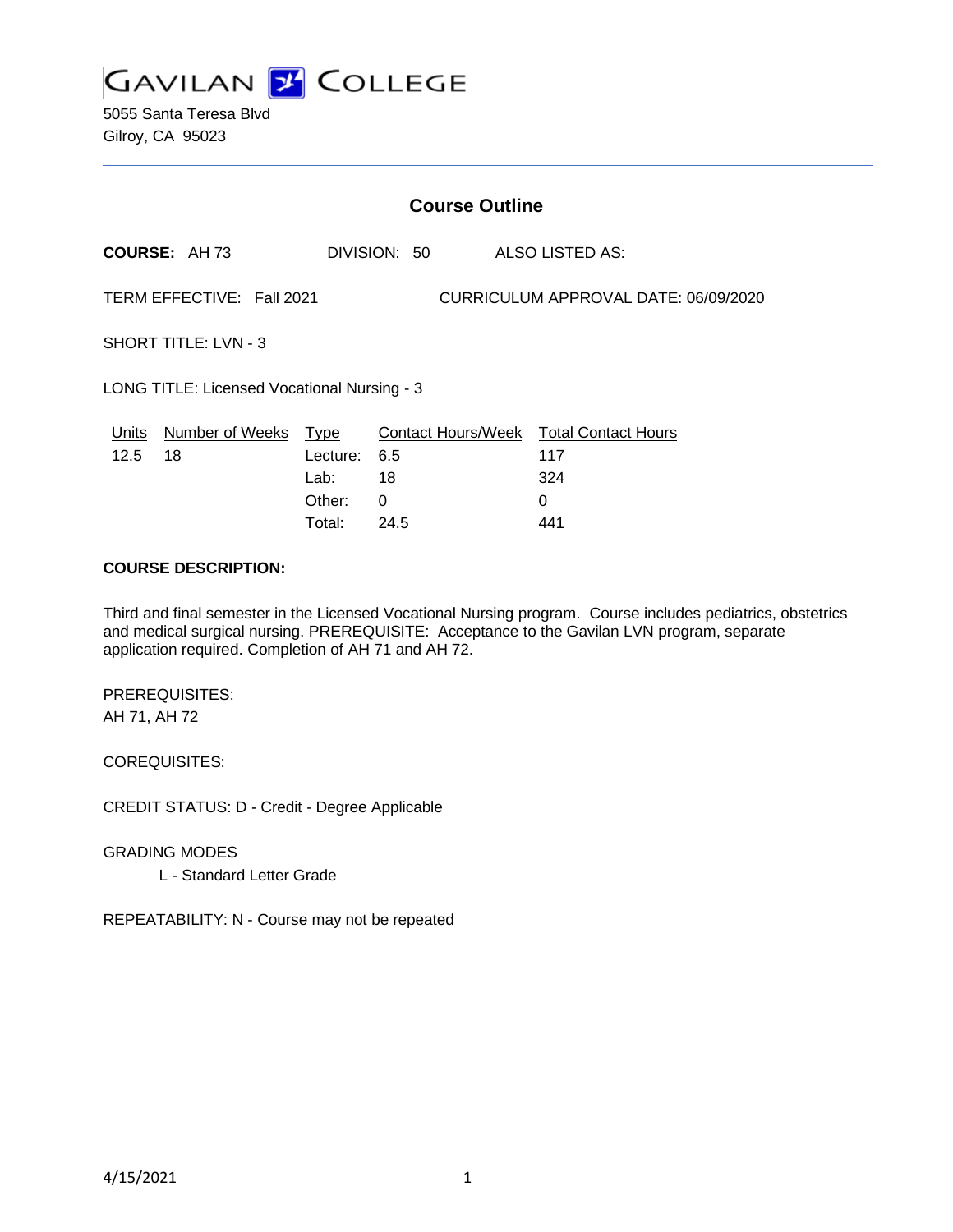SCHEDULE TYPES:

- 02 Lecture and/or discussion
- 03 Lecture/Laboratory
- 04 Laboratory/Studio/Activity
- 04B Laboratory LEH 0.75
- 05 Hybrid
- 71 Dist. Ed Internet Simultaneous
- 72 Dist. Ed Internet Delayed
- 73 Dist. Ed Internet Delayed LAB
- 73B Dist. Ed Internet LAB-LEH 0.75

# **STUDENT LEARNING OUTCOMES:**

By the end of this course, a student should:

1. Provide high quality, safe, compassionate, patient-centered nursing care utilizing the nursing process and evidence-based practices.

2. Function as a professional and competent nurse generalist by providing care in a variety of healthcare settings to diverse patient populations while assimilating all ethical and legal principles within the LVN scope of practice.

3. Demonstrate teamwork and collegiality by utilizing effective communication and maintaining collaborative relationships with members of the healthcare team for the purpose of providing and improving patient care.

4. Incorporate critical thinking principles using reasoning and adaptability to make sound clinical judgments necessary for the provision of quality patient care and continuous quality improvement.

5. Employ technology including electronic medical records (EMR's), to effectively communicate, manage information and patient care, prevent errors, and support decision-making.

# **CONTENT, STUDENT PERFORMANCE OBJECTIVES, OUT-OF-CLASS ASSIGNMENTS**

Curriculum Approval Date: 06/09/2020

# LECTURE CONTENT:

7.0 hours

Discuss the role of drugs and alcohol in pregnancy and the need for vigilant scrutinization of medications. Explain the physiology of conception.

Discuss the anatomic and physiologic alterations that occur during pregnancy.

Identify the components of an antepartal assessment.

Differentiate among the presumptive, possible, and positive signs of pregnancy.

Discuss birth planning.

Discuss birth setting choices.

Discuss the signs and symptoms of impending labor.

Distinguish between true and false labor.

Explain the five factors that affect the labor process.

Discuss cephalopelvic disproportion.

# 7.0 hours

Discuss the medications used, their pharmacological actions, and use during labor and delivery for control of blood pressure, labor, anesthesia and pain control.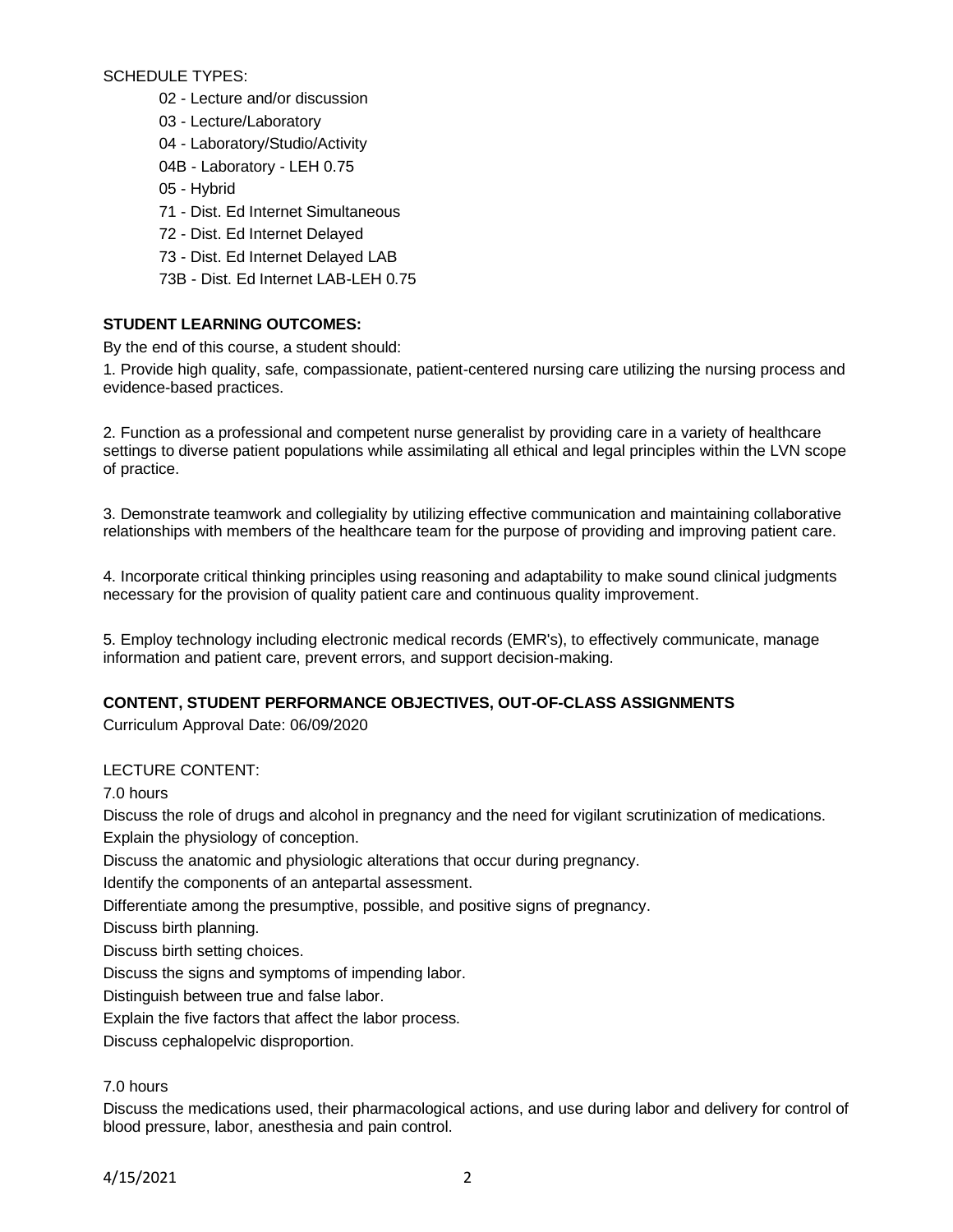Describe the "powers" involved in labor and delivery. Describe the postpartum assessment of the mother. Identify the physiologic changes that occur in the postpartum period. Discuss the nursing responsibilities during the postpartum period. Explain the importance of teaching personal and infant care. Discuss the psychosocial adaptations that occur after birth. Discuss interventions for the prevention of infant abductions. Describe the assessment of the healthy newborn. Identify the physical characteristics of the healthy newborn

## 7.0 hours

List conditions that increase maternal and fetal risk.

Compare and contrast abruptio placentae and placenta previa, noting signs and symptoms, complications, and nursing and medical management.

Identify diagnostic tests used to determine high-risk situations.

Compare and contrast hypertensive disorders experienced during pregnancy.

Identify preexisting maternal health conditions that influence pregnancy.

List the infectious diseases most likely to cause serious complications.

List three benefits of regular physical activity in children.

Identify barriers to health promotion and maintenance for the pediatric population.

State the American Academy of Pediatrics' recommendations for immunization administration in healthy infants and children.

Discuss the personal characteristics and professional skills of a successful pediatric nurse.

Describe areas in which the pediatric nurse uses principles of growth and development.

Discuss how to use the head-to-toe method for the physical assessment of a child.

#### 7.0 hours

State three strategies to promote dental health.

State the causes and prevention of accidental poisonings.

Describe four strategies to prevent aspiration of a foreign body.

Discuss the proper use of infant safety seats in motor vehicles.

List safety precautions important in educating parents to prevent environmental injuries to children.

Identify health risks for adolescents and interventions to reduce them.

Discuss the impact of social media on children.

## 7.0 hours

Describe the etiology and pathophysiology, types, clinical manifestations, diagnostic tests, and medical management of and nursing interventions, patient teaching, and prognosis for children affected by the following:

## Congenital heart defects

Iron-deficiency anemia, sickle cell anemia, and aplastic anemia

Hemophilia and idiopathic thrombocytopenic purpura

Leukemia

Acquired immunodeficiency syndrome (AIDS)

## Juvenile rheumatoid arthritis

Disorders of the respiratory system, including respiratory distress syndrome, bronchopulmonary dysplasia, pneumonia, sudden infant death syndrome, upper respiratory tract infections, tonsillitis, croup, bronchitis, respiratory syncytial virus, pulmonary tuberculosis, cystic fibrosis, and bronchial asthma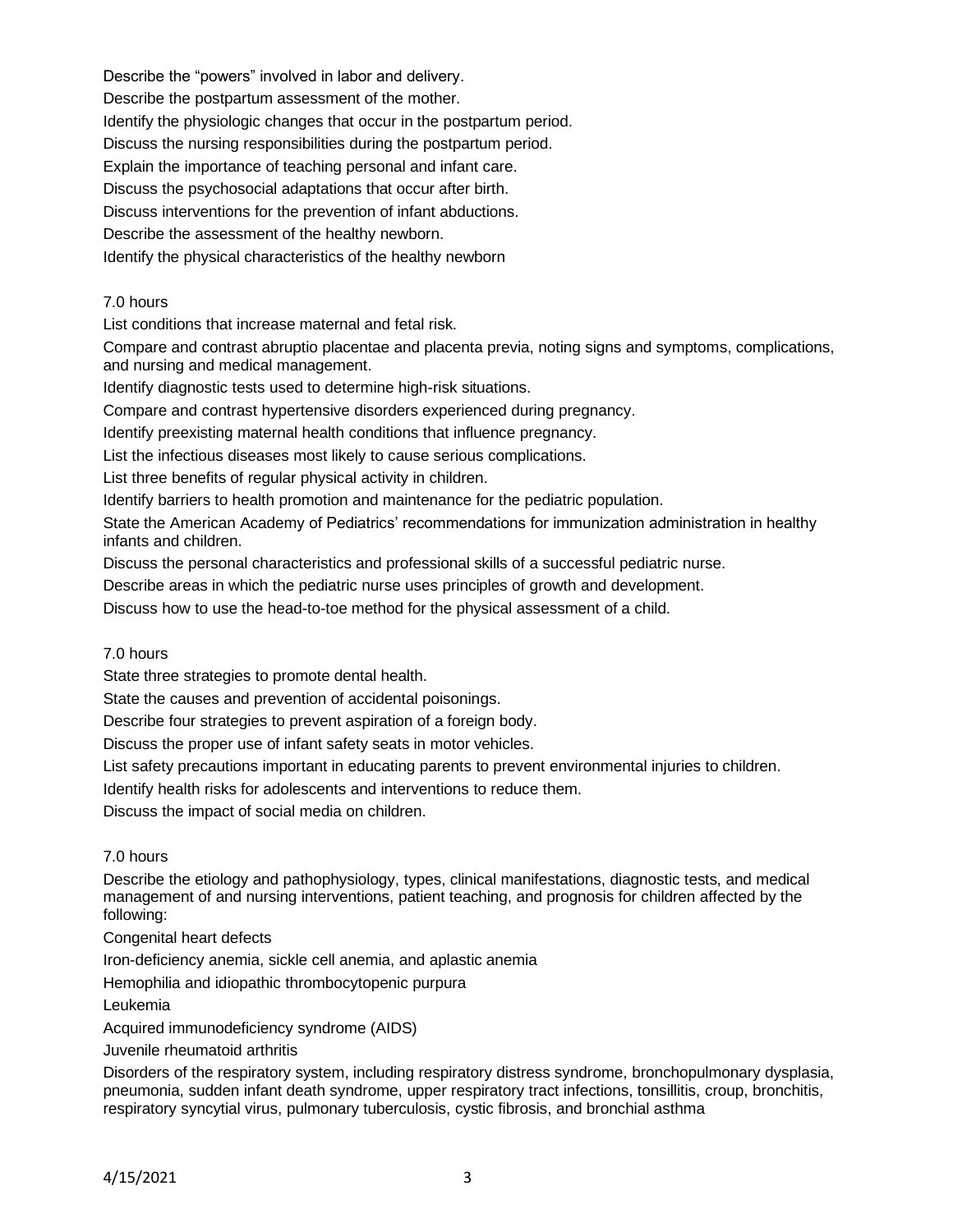Disorders of the gastrointestinal system, including cleft lip and cleft palate, dehydration, diarrhea, gastroenteritis, constipation, gastroesophageal reflux, hypertrophic pyloric stenosis, intussusception, and Hirschsprung's disease

Disorders of the genitourinary system, including nephrotic syndrome, acute glomerulonephritis, and Wilms tumor

Disorders of the endocrine system, including hypothyroidism, hyperthyroidism, and diabetes mellitus Disorders of the musculoskeletal system, including hip dysplasia, osteomyelitis, talipes, Duchenne muscular dystrophy, and septic arthritis

# 7.0 hours

Describe the etiology and pathophysiology, types, clinical manifestations, diagnostic tests, and medical management of and nursing interventions, patient teaching, and prognosis for children affected by the following:

Disorders of the nervous system, including meningitis, encephalitis, hydrocephalus, cerebral palsy, seizures, spina bifida, neonatal abstinence syndrome, and neuroblastoma

# Lead poisoning

Disorders of the integumentary system, including contact dermatitis, diaper dermatitis, eczema, seborrheic dermatitis, acne vulgaris, herpes simplex virus type I, tinea infections, candidiasis, and parasitic infections

Disorders of the sensory system, including otitis media, refractive errors (myopia, hyperopia), strabismus, periorbital cellulitis, and allergic rhinitis

Identify six possible causes of cognitive impairment.

Describe the clinical manifestations of Down syndrome.

Discuss the appropriate nursing interventions in caring for a child with autism.

Demonstrate an understanding of medical management and nursing interventions for a child with a learning disability.

Describe four nursing interventions for a child with attention-deficit/hyperactivity disorder.

Identify six clinical manifestations of depression in children.

Discuss three nursing interventions for the child who is suicidal.

## 7.0 hours

Identify defining characteristics of people who are mentally healthy and those who are mentally ill. Describe the parts of personality.

Describe the factors that influence an individual's response to change.

Identify factors that contribute to the development of emotional problems or mental illness.

Identify barriers to health adaptation.

Identify sources of stress.

Identify stages of illness behavior.

Identify major components of a nursing assessment that focuses on mental health status.

Identify basic nursing interventions for those experiencing illness or crisis.

Name two traits that characterize an addictive personality.

Describe the three stages of dependence.

Describe one legal effort that has decreased the incidence of substance abuse.

Describe three disorders associated with alcoholism.

Explain the two phases of recovery: detoxification and rehabilitation.

Identify six types of drugs of abuse.

Describe possible steps to help the chemically impaired nurse.

Identify and describe the major mental disorders.

List five warning signs of suicide.

Identify basic interventions for patients experiencing various mental health problems.

Describe the general care and treatment methods for patients experiencing mental health problems.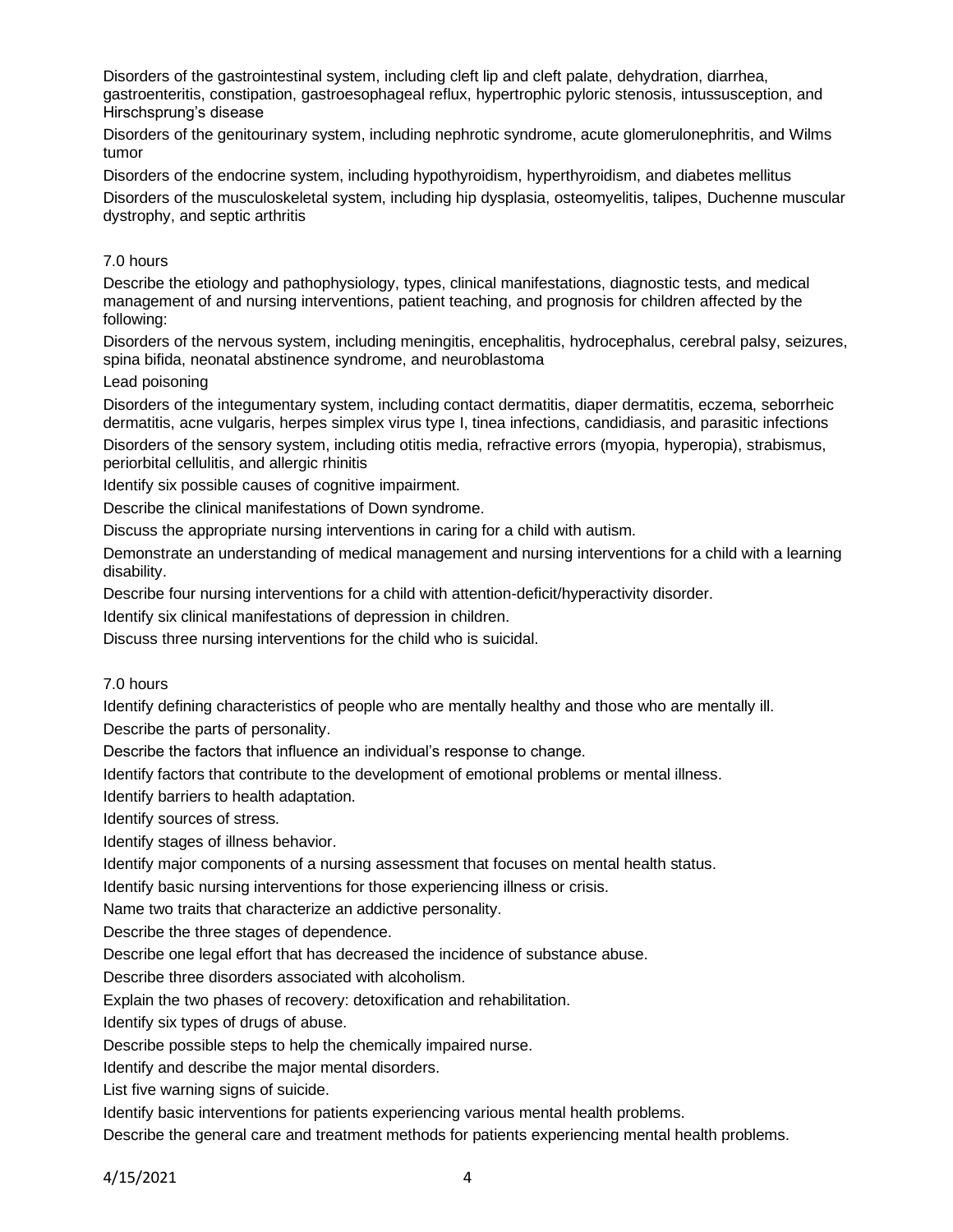Name two alternative therapies used for mental disorders.

Discuss the chemically impaired nurse.

Describe different types of stresses that commonly affect today's families.

Describe the physical characteristics at each stage of the life cycle.

List the psychosocial changes at the different stages of development.

Describe the normal age-related changes that affect the major body systems.

Discuss the effect of the aging process on personality, intelligence, learning, and memory

## 7.0 hours

Describe the traditional work shifts of a licensed nurse.

List the advantages of membership in professional organizations.

Discuss the computerized adaptive testing (CAT) used for the licensed vocational nurse candidate (NCLEX-PN examination).

Discuss the nurse practice act.

Identify three important functions of a state board of nursing.

Discuss mentoring.

Discuss career opportunities for the LVN.

Discuss the guidelines and duties for being an effective leader in nursing.

Discuss styles of leadership for nurses.

Discuss delegating nursing tasks.

List three ways to ensure accuracy in transcribing health care providers' orders.

List the pertinent data necessary to compile an effective change-of-shift report.

Discuss the importance of malpractice insurance.

# 2 hours – Midterm Exam

## 7.0 hours

Identify patients who would benefit from rehabilitation services.

Discuss the goals of rehabilitation therapies.

Describe the interdisciplinary rehabilitation team concept and the function of each team member.

Discuss the role of the nurse in the specialized practice of rehabilitation.

Recognize the importance and significance of family-centered care in rehabilitation.

Discuss two major disabling conditions.

Recognize polytrauma as a difficult challenge for rehabilitation.

Recognize how important it is for the nurse on the rehabilitation team to be knowledgeable about posttraumatic stress disorder (PTSD) and assess for its presence.

Describe the goals of pediatric and gerontologic rehabilitation nursing.

Summarize governmental financing possibilities for home health nursing.

Discuss new developments that are occurring in home health care, including remote electronic monitoring. Relate seven steps to breaking through cultural barriers to communication.

List at least four services possible to provide home health care.

## 7.0 hours

Define skilled nursing services.

Describe the role of the licensed vocational nurse in the delivery of skilled nursing care.

Relate the nursing process to home health care practice.

List two sources of reimbursement for home care services.

Discuss federal and state regulations related to long-term care.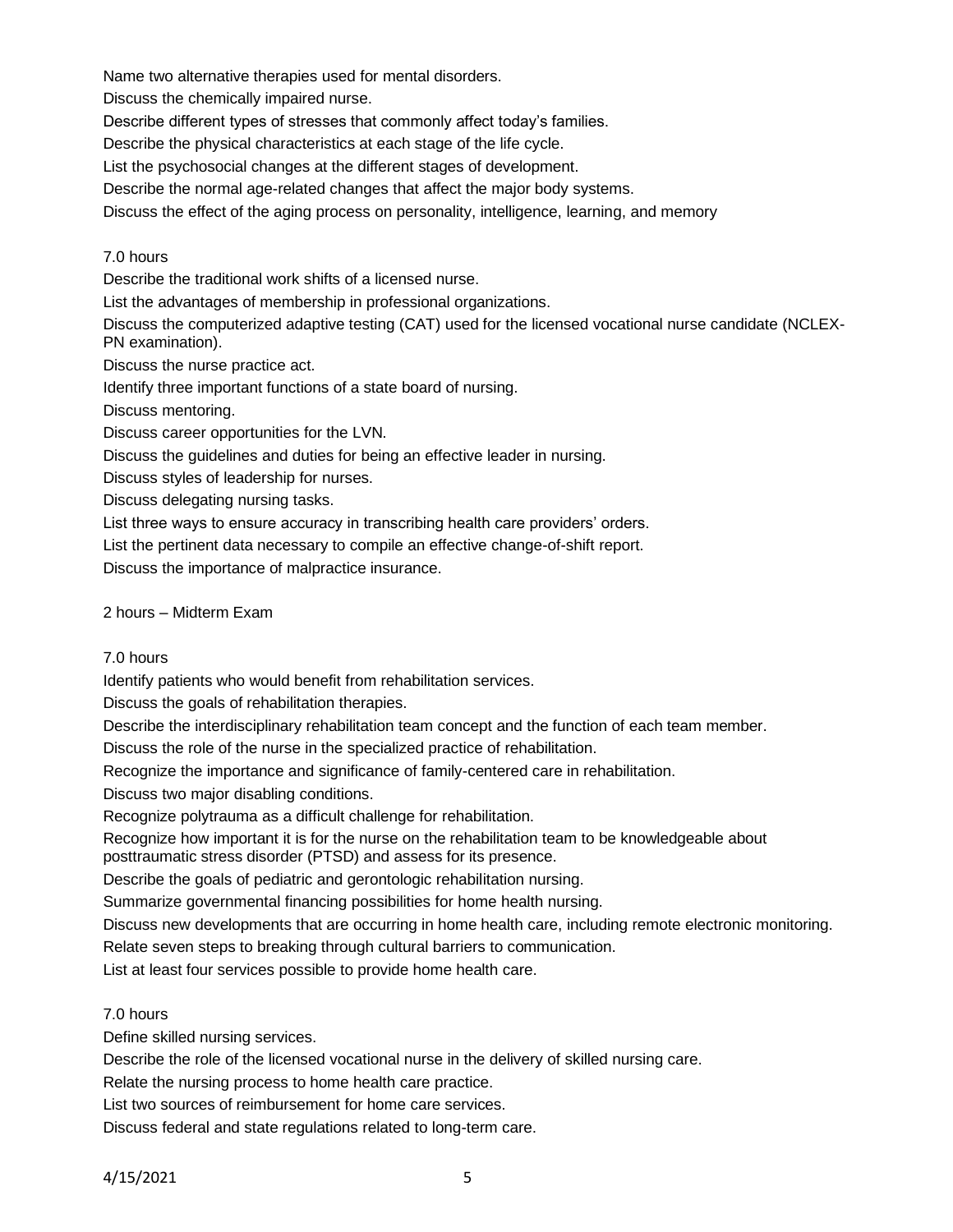Identify the sources of reimbursement for long-term care services.

Define chronic and acute health services.

Describe goals of long-term care health services.

Describe long-term care nursing services.

Describe services available from each type of agency: home health agency, hospice agency, adult daycare, assisted living facility, continuing care community, and long-term care facility.

### 7.0 hours

List common diagnostic tests for evaluation of blood and lymph disorders, and discuss the significance of the results.

Compare and contrast the various types of anemia in terms of etiology and pathophysiology, clinical manifestations, assessment, diagnostic tests, medical management, nursing interventions, patient teaching, and prognosis.

List six signs and symptoms associated with hypovolemic shock.

Discuss important issues to cover in patient teaching and home care planning for the patient with pernicious anemia.

Discuss the etiology and pathophysiology, clinical manifestations, assessment, diagnostic tests, medical management, nursing interventions, patient teaching, and prognosis for patients with acute and chronic leukemia.

#### 7.0 hours

Discuss the etiology and pathophysiology, clinical manifestations, assessment, diagnostic tests, medical management, nursing interventions, patient teaching, and prognosis for infections of the female reproductive tract.

Discuss four important points to be addressed in discharge planning for the patient with pelvic inflammatory disease.

List four patient problems pertinent to the patient with endometriosis.

Identify the clinical manifestations of a vaginal fistula.

Describe the common problems with cystocele and rectocele and the related medical management and nursing interventions.

## 7.0 hours

Explain the concepts of immunocompetence, immunodeficiency, and autoimmunity.

Differentiate between natural and acquired immunity.

Compare and contrast humoral and cell-mediated immunity.

Review the mechanisms of the immune response.

Discuss five factors that influence the development of hypersensitivity.

Identify the clinical manifestations of anaphylaxis.

Outline the immediate aggressive treatment of systemic anaphylactic reaction.

Discuss the two types of latex allergies and recommendations for preventing allergic reactions to latex in the workplace.

Discuss selection of blood donors, typing and cross-matching, storage, and administration in preventing transfusion reaction.

Explain an immunodeficiency disease.

Discuss the cause of autoimmune disorders.

Explain plasmapheresis in the treatment of autoimmune diseases.

Discuss the pathophysiologic features of HIV disease.

List signs and symptoms that may be indicative of HIV disease.

Discuss the laboratory and diagnostic tests related to HIV disease.

Discuss the issues related to HIV antibody testing.

Describe the multidisciplinary approach in caring for a patient with HIV disease.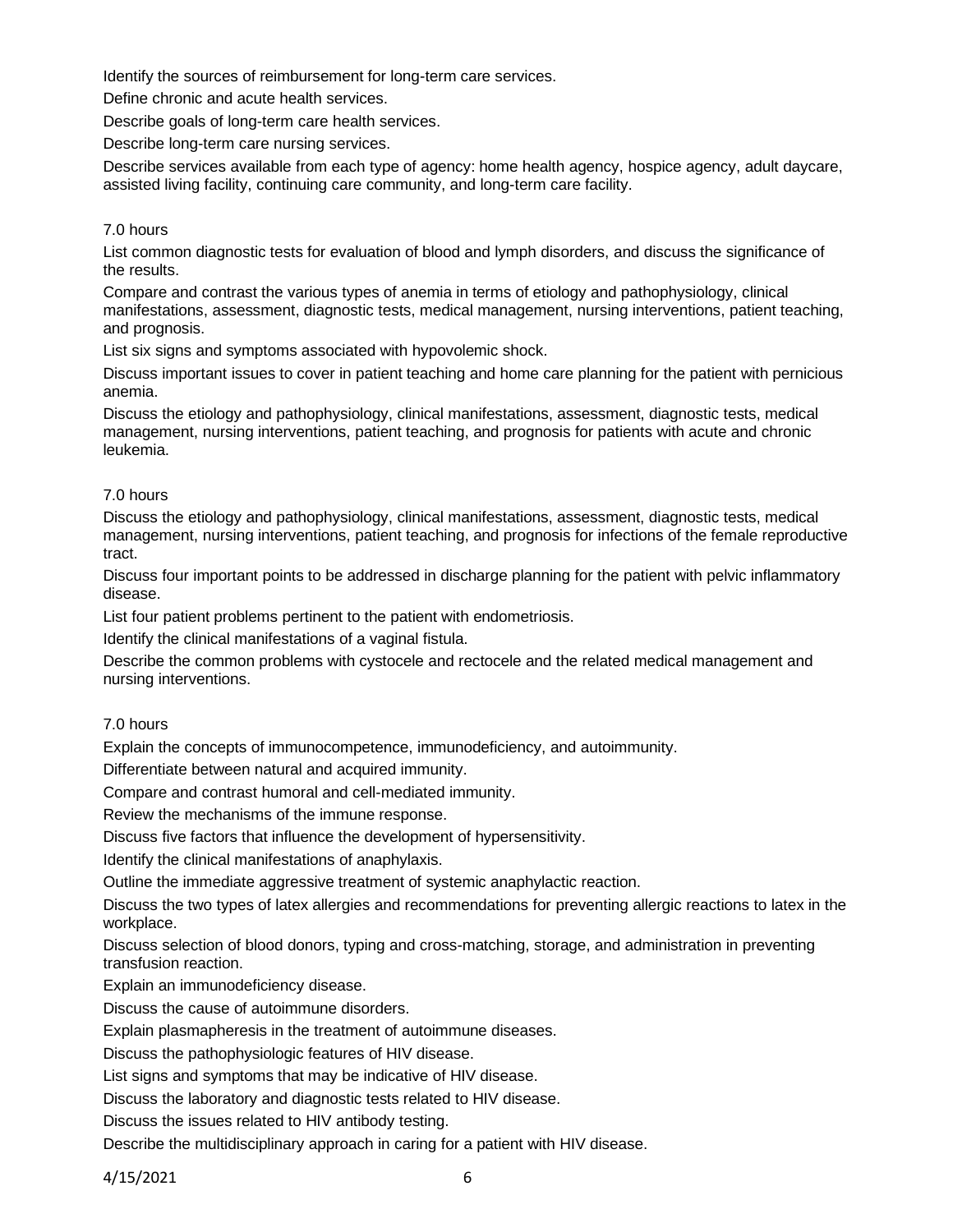# 7.0 hours

Explain the use of each of the six phases of the nursing process.

List the elements of each of the six phases of the nursing process.

Describe the establishment of the database.

Discuss the components of a patient problem statement.

Differentiate between types of health problems.

Describe the development of patient-centered goals.

Discuss the creation of nursing orders.

Explain the evaluation of a nursing care plan.

Demonstrate the nursing process by preparing a nursing care plan.

Explain North American Nursing Diagnosis Association International (NANDA-I), Nursing Interventions Classification (NIC), and Nursing Outcomes Classification (NOC).

Describe the use of clinical pathways in managed care.

Discuss critical thinking in nursing.

Define evidence-based practice.

# 7.0 hours

List the priorities of assessment to be performed in a situation in which first aid is necessary.

Discuss moral, legal, and physical interventions/ implications involved in performing first aid.

List the reasons for performing cardiopulmonary resuscitation (CPR).

List the steps in performing one-rescuer and two-rescuer CPR on an adult, child, and infant victim.

Identify the steps in performing the abdominal thrusts on conscious and unconscious victims and pregnant victims.

Discuss the management of airway obstruction in a child and an infant.

Discuss the signs and symptoms of shock and interventions to treat shock.

Discuss three methods of controlling bleeding.

# 7.0 hours

Discuss the processes used to look for and secure employment.

List the advantages of membership in professional organizations.

Discuss programs that further educational goals.

Discuss the NCLEX-PN exam.

Discuss applying for licensure in the State of California.

3 hours – Final Exam

# LAB CONTENT:

Nursing skills lab and Clinical practice

## 21.6 Hours

Demonstrate using models on how fertilization and implantation of an embryo occurs.

Demonstrate measuring fundal height, checking fetal heart tones with accuracy.

Perform urine testing for protein and sugar.

Calculate with accuracy estimated date of confinement.

Able to verbalize the signs of false labor vs true labor.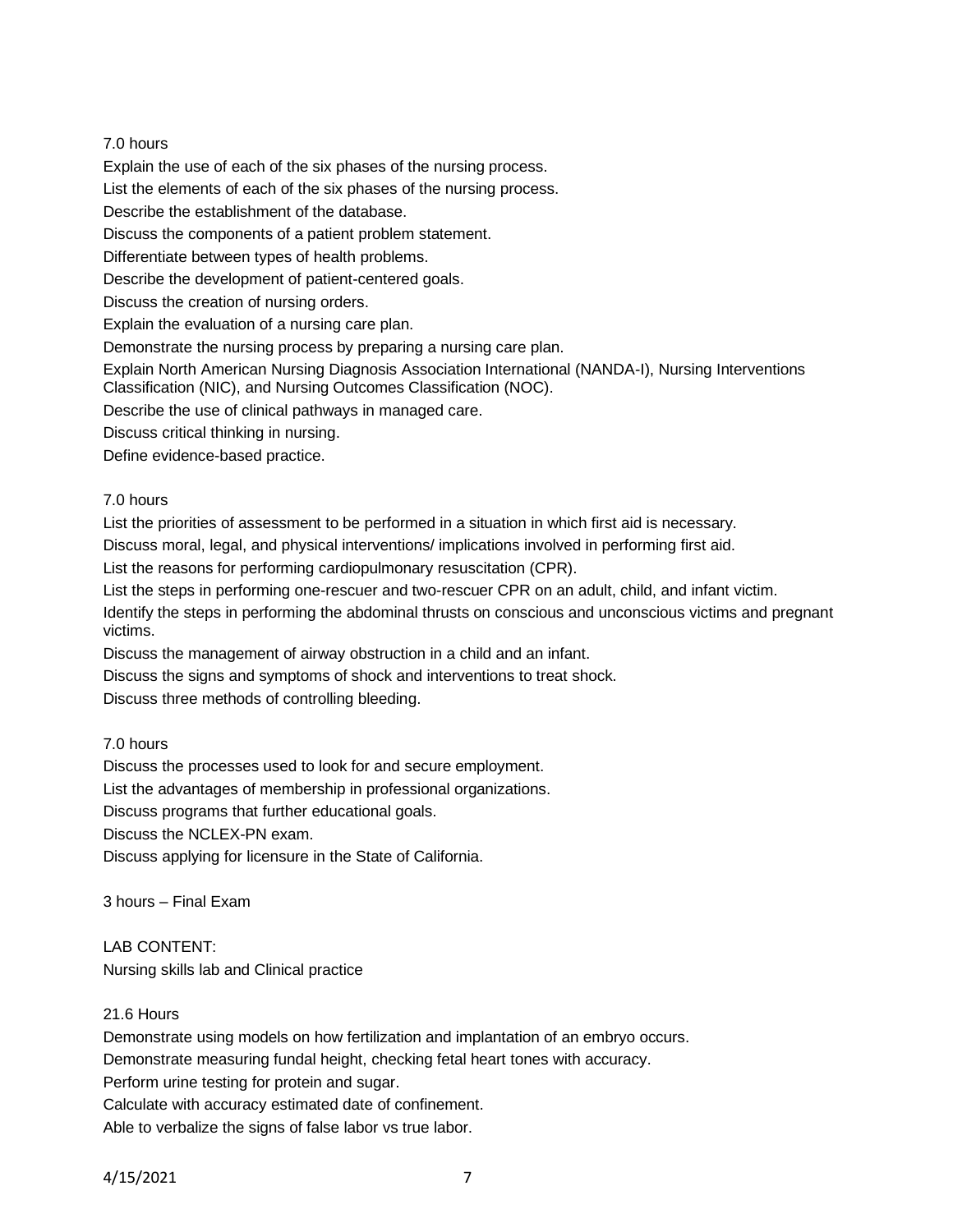Monitors fetal heart tones with accuracy. Performs patient teaching for vaginal delivery. Performs patient teaching and pre-op checklist for cesarean section. Skills practice of previously learned skills from AH71 & 72. The student is able to accurately perform and document the following: Head to toe assessment Medication administration Non-parental medications Parenteral medications Insulin & heparin administration Via gastric or NG tube Isolation / PPE Sterile gloving / sterile fields IV assessment, calculating flow rates, & discontinuing an IV Urinary catheterization Enema administration Ostomy care NG tube insertion Small bore feeding tube insertion and removal Tube feedings: bolus, intermittent and continuous Gastroccult and hemoccult testing Wound care Tracheostomy care and suctioning 21.6 Hours

Participates in mock delivery.

Performs post-partum assessment.

Correctly operates infant warmer.

Demonstrates infant bath and cord care.

Performs a newborn assessment and correct placement in infant warmer.

Correctly diapers an infant, provides cord care, bathing, suctioning and feeding.

Performs maternal assessment post-delivery, including measuring fundal height, observation for hemorrhage.

Able to teach the basic principles of breast feeding and bottle feeding.

Weighs infant//toddler, measures head circumference and plots on growth table.

Correctly administers the Heimlich maneuver and CPR on an infant.

## 21.6 Hours

Performs well child assessment.

Able to select the correct immunizations needed for the infant, toddler, child and adolescent.

Able to draw up immunizations from vial and administer with correct technique.

Hospital and Clinic Orientation

Labor and Delivery Clinical

Assist and/or demonstrate a labor and delivery patient admission, application of external fetal monitor, time uterine contractions/monitor fetal heart rate, assist in pain control during and after labor.

Assist with set-up of delivery table and assist the physician/midwife/nurses during the delivery of an infant.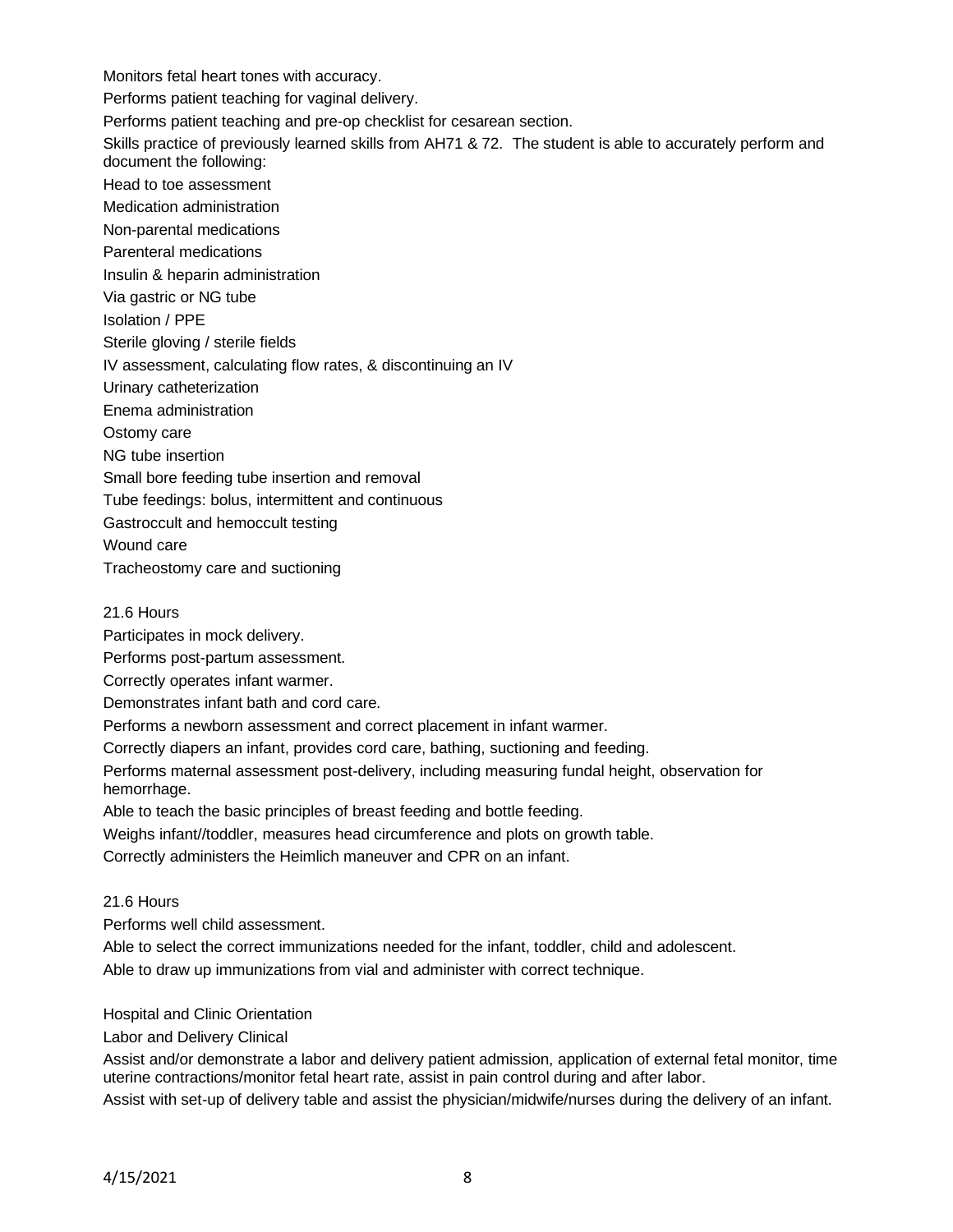Assist Circulating nurse in cesarean section birth with performing instrument and sponge counts, patient positioning, Foley catheter insertion, surgical scrub, surgical time out, SCD application, tie gowns of all members of the surgical team and documentation of surgical procedure.

Postpartum Clinical

Assess and document the impending signs of postpartum complications such as uterine rupture, hemorrhage, and infection.

Assess and document fundal height and bladder distension.

Demonstrate the ability to take vital signs and provide episiotomy and breast care.

Assess and document breastfeeding, breast engorgement, perineal infection, lochia, grief, postpartum "blues" and postpartum psychosis.

Perform and document shift assessments.

Administer and document medication administration for mothers and infants.

Neonatal Nursing Clinical

Demonstrate head-to-toe newborn assessment, vital signs, proper holding, feeding, bathing, dressing, and swaddling of a newborn.

Assist with admitting and discharging a newborn to and from the nursery.

Suction a newborn with a bulb syringe.

Administer a vitamin K, Hepatitis B injections, and eye prophylaxis.

Assist MD with circumcision and perform nursing care after circumcision

Pediatric Clinical

Implement and document on the EHR the patient's plan of care and state the rationale for the nursing interventions.

Demonstrate ability to communicate and report pertinent observations and inferences to appropriate personnel, i.e. instructor, team leader, etc. promptly and document on the EHR.

Identify and list own values, which may enhance or hinder effective communications with others.

Weigh and measure an infant, toddler and a preschool child, documenting weight, length or height, and head circumference on the EHR.

Take vital signs and document on the EHR on a pediatric patient with accuracy.

Demonstrate initiative in seeking out opportunities to repeatedly perform focused assessments and documentation in the EHR of a pediatric patient.

State the vaccination needs and requirements for the pediatric patient.

Obtain parent consent to administer vaccine to a child.

Prepare, administer and document a childhood immunization.

Verbalize the use of medications, their classification, implications, side effects, and age appropriate needs when administering and documenting medication administration.

Demonstrate the use of six rights of medication administration to the pediatric patient.

Document on the EHR deviations from normal growth and development in the provision of care of the pediatric patient.

Document on the EHR appropriate age and developmental nursing interventions used in the provision of care of the pediatric patient.

List 5 behaviors observed with an autistic child that differs from a normal child.

Identify five treatment modalities for children with chronic illnesses.

Implement infection control measures and follow standard precautions in the provision of care.

Provide diet instruction to a parent on an appropriate diet for an infant less than one year that is breastfeeding and one that is using formula. Document the instruction on the EHR.

Demonstrate appropriate patient care prioritization by stating the patient's priority of needs and plan of care to meet those needs.

Assess and document on the EHR deviations from a normal health assessment (both physical and psychological parameters) of a pediatric patient.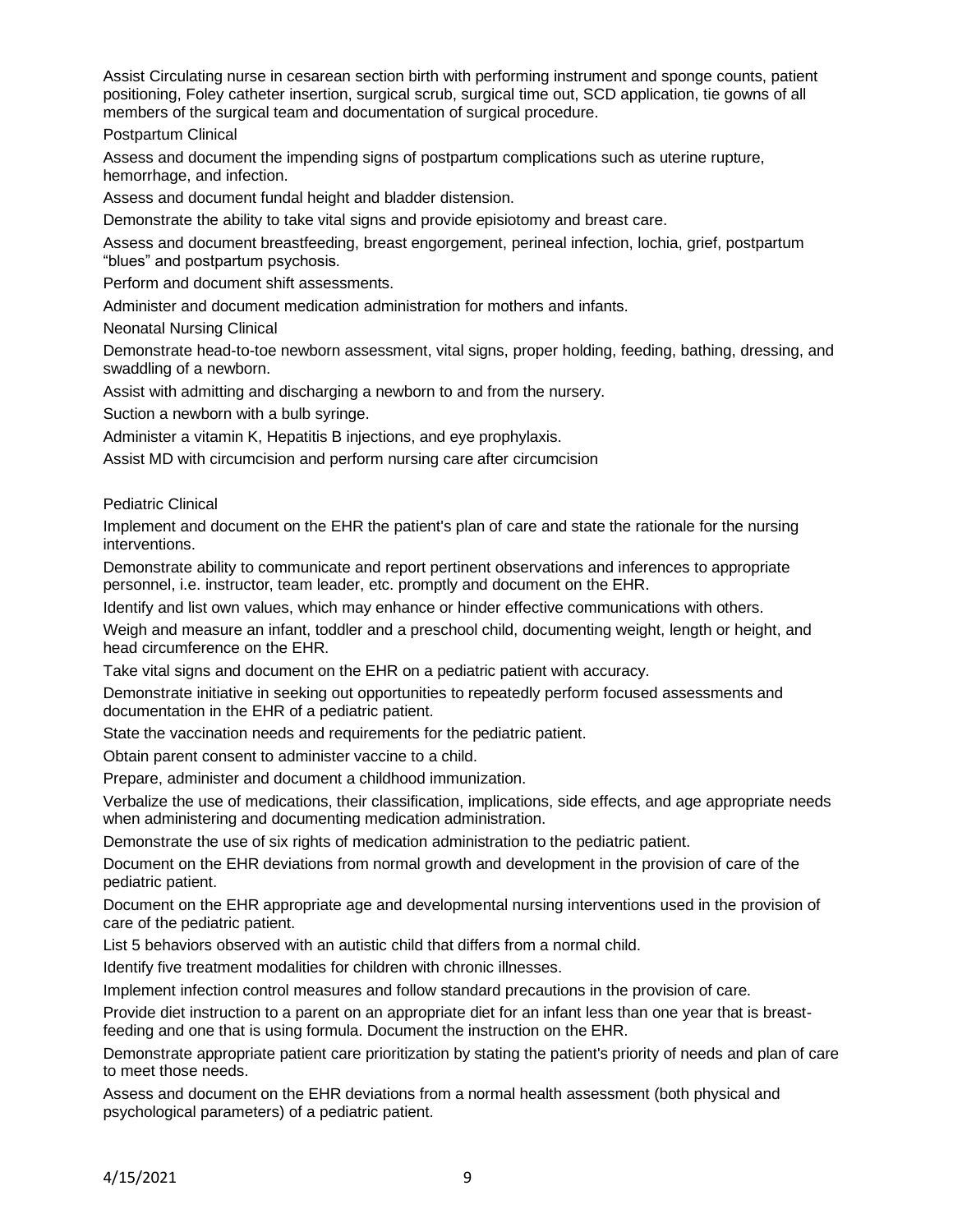State a nursing diagnosis for each actual or potential problem that has been identified from the patient's health assessment.

List the parameters of vocational nursing practice as defined by the Board of Vocational Nurse and Psychiatric Technicians as it pertains to pediatric patient care.

### 21.6 Hours

Correctly performs Heimlich maneuver and CPR on an infant and a child.

Performs tracheostomy care and suctioning with aseptic technique.

Labor and Delivery Clinical

Assist and/or demonstrate a labor and delivery patient admission, application of external fetal monitor, time uterine contractions/monitor fetal heart rate, assist in pain control during and after labor.

Assist with set-up of delivery table and assist the physician/midwife/nurses during the delivery of an infant.

Assist Circulating nurse in cesarean section birth with performing instrument and sponge counts, patient positioning, Foley catheter insertion, surgical scrub, surgical time out, SCD application, tie gowns of all members of the surgical team and documentation of surgical procedure.

Postpartum Clinical

Assess and document the impending signs of postpartum complications such as uterine rupture, hemorrhage, and infection.

Assess and document fundal height and bladder distension.

Demonstrate the ability to take vital signs and provide episiotomy and breast care.

Assess and document breastfeeding, breast engorgement, perineal infection, lochia, grief, postpartum "blues" and postpartum psychosis.

Perform and document shift assessments.

Administer and document medication administration for mothers and infants.

Demonstrate head-to-toe newborn assessment, vital signs, proper holding, feeding, bathing, dressing, and swaddling of a newborn.

Assist with admitting and discharging a newborn to and from the nursery.

Suction a newborn with a bulb syringe.

Administer a vitamin K, Hepatitis B injections, and eye prophylaxis.

Assist MD with circumcision and perform nursing care after circumcision

Pediatric Clinical

Implement and document on the EHR the patient plan of care and state the rationale for the nursing interventions.

Demonstrate ability to communicate and report pertinent observations and inferences to appropriate personnel, i.e. instructor, team leader, etc. promptly and document on the EHR.

Identify and list own values, which may enhance or hinder effective communications with others.

Weigh and measure an infant, toddler and a preschool child, documenting weight, length or height, and head circumference on the EHR.

Take vital signs and document on the EHR on a pediatric patient with accuracy.

Demonstrate initiative in seeking out opportunities to repeatedly perform focused assessments and documentation in the EHR of a pediatric patient.

State the vaccination needs and requirements for the pediatric patient.

Obtain parent consent to administer vaccine to a child.

Prepare, administer and document a childhood immunization.

Verbalize the use of medications, their classification, implications, side effects, and age appropriate needs when administering and documenting medication administration.

Demonstrate use of six rights of medication administration to the pediatric patient.

Document on the EHR deviations from normal growth and development in provision of care of the pediatric patient.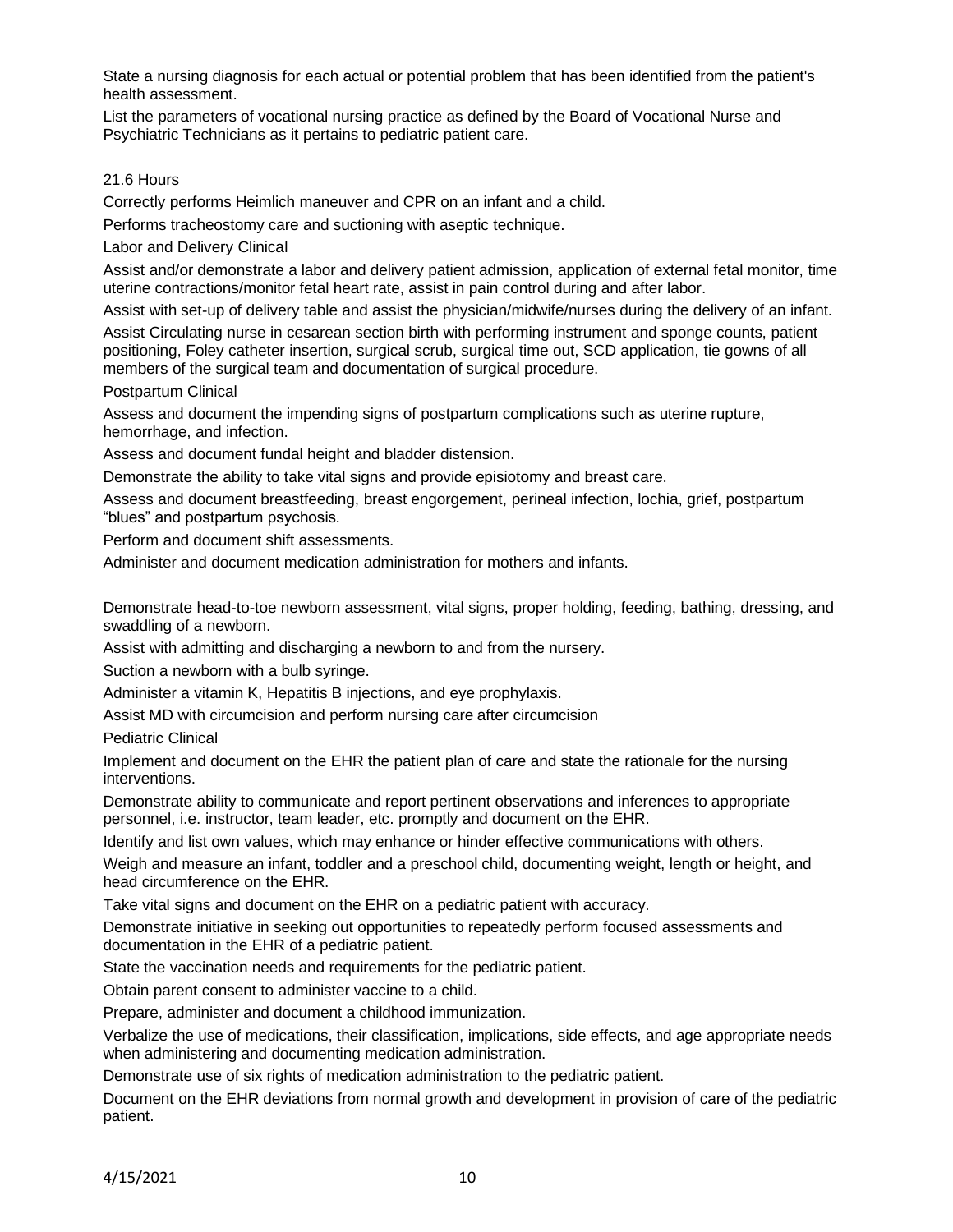Document on the EHR appropriate age and developmental nursing interventions used in the provision of care of the pediatric patient.

List 5 behaviors observed with an autistic child that differs from a normal child.

Identify five treatment modalities for children with chronic illnesses.

Implement infection control measures and follow standard precautions in the provision of care.

Provide diet instruction to a parent on an appropriate diet for an infant less than one year that is breastfeeding and one that is using formula. Document the instruction on the EHR.

Demonstrate appropriate patient care prioritization by stating the patient's priority of needs and plan of care to meet those needs.

Assess and document on the EHR deviations from a normal health assessment (both physical and psychological parameters) of a pediatric patient.

State a nursing diagnosis for each actual or potential problem that has been identified from the patient's health assessment.

List the parameters of vocational nursing practice as defined by the Board of Vocational Nurse and Psychiatric Technicians as it pertains to pediatric patient care.

#### 21.6 Hours

The student is able to accurately perform and document the following:

Head to toe assessment

Sterile gloving / sterile fields

Wound care

Hospital and Clinic Orientation

Labor and Delivery Clinical

Assist and/or demonstrate a labor and delivery patient admission, application of external fetal monitor, time uterine contractions/monitor fetal heart rate, assist in pain control during and after labor.

Assist with set-up of delivery table and assist the physician/midwife/nurses during the delivery of an infant.

Assist Circulating nurse in cesarean section birth with performing instrument and sponge counts, patient positioning, Foley catheter insertion, surgical scrub, surgical time out, SCD application, tie gowns of all members of the surgical team and documentation of surgical procedure.

Postpartum Clinical

Assess and document the impending signs of postpartum complications such as uterine rupture, hemorrhage, and infection.

Assess and document fundal height and bladder distension.

Demonstrate the ability to take vital signs and provide episiotomy and breast care.

Assess and document breastfeeding, breast engorgement, perineal infection, lochia, grief, postpartum "blues" and postpartum psychosis.

Perform and document shift assessments.

Administer and document medication administration for mothers and infants.

Neonatal Nursing Clinical

Demonstrate head-to-toe newborn assessment, vital signs, proper holding, feeding, bathing, dressing, and swaddling of a newborn.

Assist with admitting and discharging a newborn to and from the nursery.

Suction a newborn with a bulb syringe.

Administer a vitamin K, Hepatitis B injections, and eye prophylaxis.

Assist MD with circumcision and perform nursing care after circumcision

Pediatric Clinical

Implement and document on the EHR the patient plan of care and state the rationale for the nursing interventions.

Demonstrate ability to communicate and report pertinent observations and inferences to appropriate personnel, i.e. instructor, team leader, etc. promptly and document on the EHR.

Identify and list own values, which may enhance or hinder effective communications with others.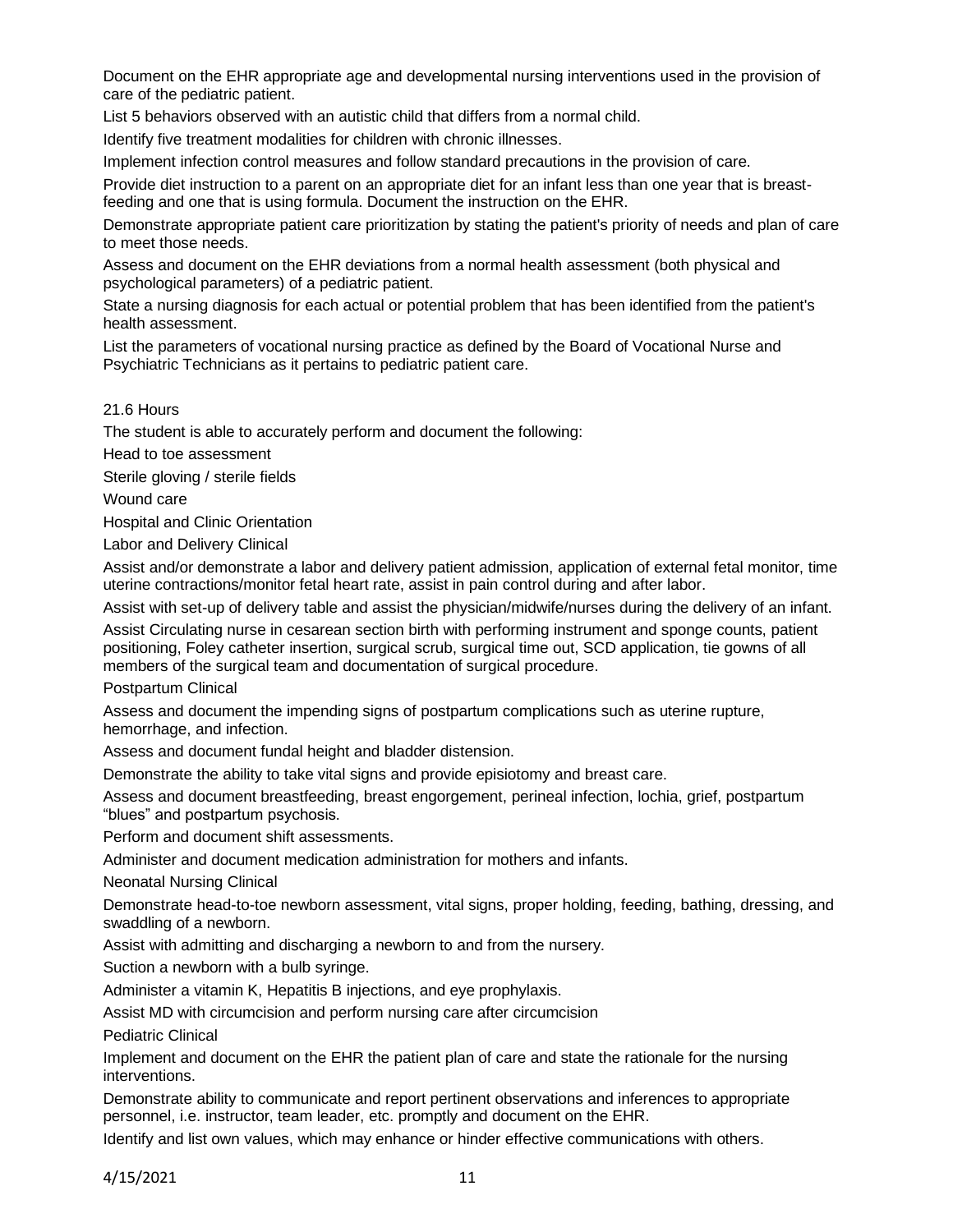Weigh and measure an infant, toddler and a preschool child, documenting weight, length or height, and head circumference on the EHR.

Take vital signs and document on the EHR on a pediatric patient with accuracy.

Demonstrate initiative in seeking out opportunities to repeatedly perform focused assessments and documentation in the EHR of a pediatric patient.

State the vaccination needs and requirements for the pediatric patient.

Obtain parent consent to administer vaccine to a child.

Prepare, administer and document a childhood immunization.

Verbalize the use of medications, their classification, implications, side effects, and age appropriate needs when administering and documenting medication administration.

Demonstrate use of six rights of medication administration to the pediatric patient.

Document on the EHR deviations from normal growth and development in provision of care of the pediatric patient.

Document on the EHR appropriate age and developmental nursing interventions used in the provision of care of the pediatric patient.

List 5 behaviors observed with an autistic child that differs from a normal child.

Identify five treatment modalities for children with chronic illnesses.

Implement infection control measures and follow standard precautions in the provision of care.

Provide diet instruction to a parent on an appropriate diet for an infant less than one year that is breastfeeding and one that is using formula. Document the instruction on the EHR.

Demonstrate appropriate patient care prioritization by stating the patient's priority of needs and plan of care to meet those needs.

Assess and document on the EHR deviations from a normal health assessment (both physical and psychological parameters) of a pediatric patient.

State a nursing diagnosis for each actual or potential problem that has been identified from the patient's health assessment.

List the parameters of vocational nursing practice as defined by the Board of Vocational Nurse and Psychiatric Technicians as it pertains to pediatric patient care.

#### 21.6 Hours

The student is able to accurately perform and document the following:

Medication administration

Non-parental medications

Parenteral medications

Insulin & heparin administration

Via gastric or NG tube

Isolation / PPE

IV assessment, calculating flow rates, & discontinuing an IV

Hospital and Clinic Orientation

Labor and Delivery Clinical

Assist and/or demonstrate a labor and delivery patient admission, application of external fetal monitor, time uterine contractions/monitor fetal heart rate, assist in pain control during and after labor.

Assist with set-up of delivery table and assist the physician/midwife/nurses during the delivery of an infant.

Assist Circulating nurse in cesarean section birth with performing instrument and sponge counts, patient positioning, Foley catheter insertion, surgical scrub, surgical time out, SCD application, tie gowns of all members of the surgical team and documentation of surgical procedure.

Postpartum Clinical

Assess and document the impending signs of postpartum complications such as uterine rupture, hemorrhage, and infection.

Assess and document fundal height and bladder distension.

Demonstrate the ability to take vital signs and provide episiotomy and breast care.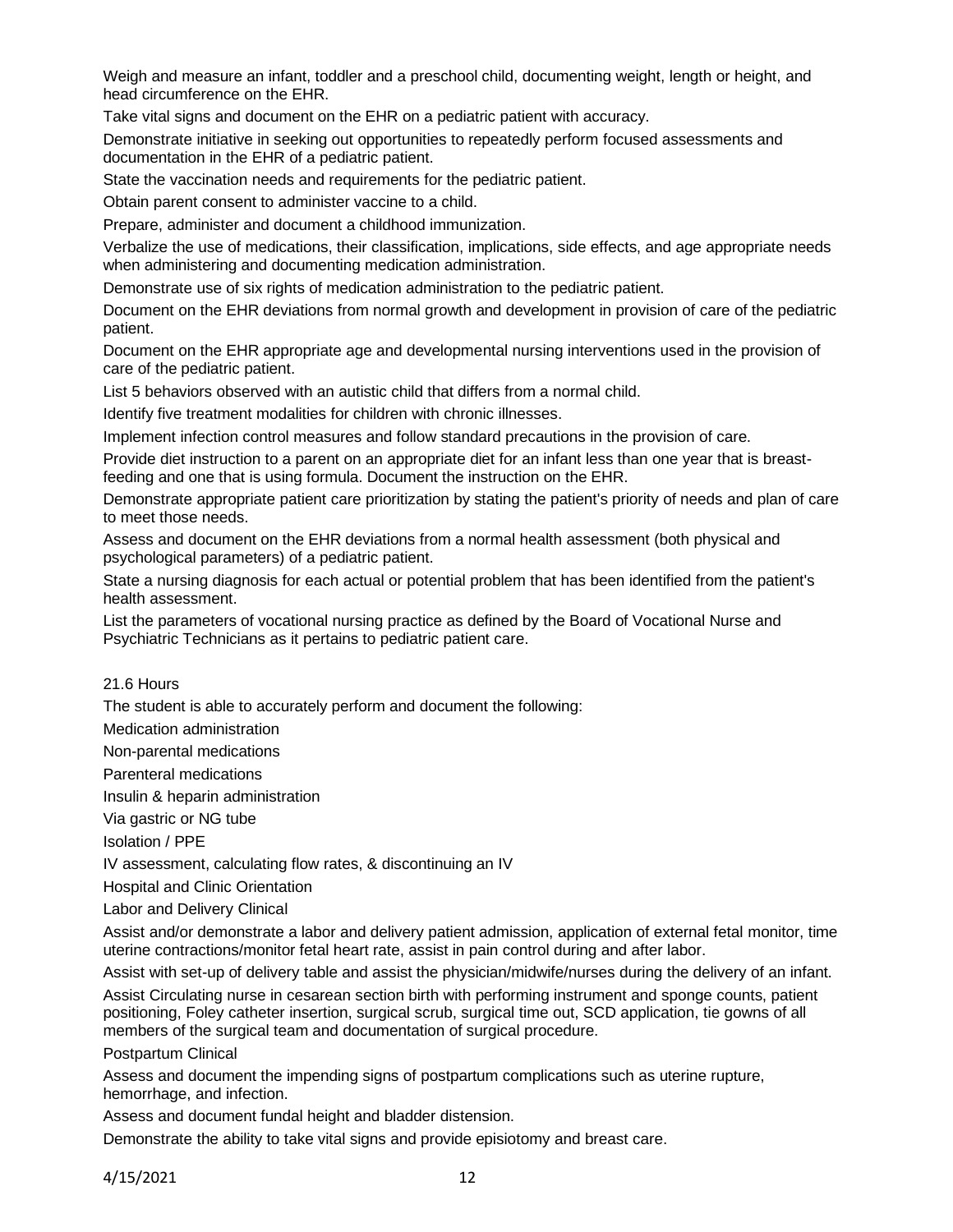Assess and document breastfeeding, breast engorgement, perineal infection, lochia, grief, postpartum "blues" and postpartum psychosis.

Perform and document shift assessments.

Administer and document medication administration for mothers and infants.

Neonatal Nursing Clinical

Demonstrate head-to-toe newborn assessment, vital signs, proper holding, feeding, bathing, dressing, and swaddling of a newborn.

Assist with admitting and discharging a newborn to and from the nursery.

Suction a newborn with a bulb syringe.

Administer a vitamin K, Hepatitis B injections, and eye prophylaxis.

Assist MD with circumcision and perform nursing care after circumcision

Pediatric Clinical

Implement and document on the EHR the patient plan of care and state the rationale for the nursing interventions.

Demonstrate ability to communicate and report pertinent observations and inferences to appropriate personnel, i.e. instructor, team leader, etc. promptly and document on the EHR.

Identify and list own values, which may enhance or hinder effective communications with others.

Weigh and measure an infant, toddler and a preschool child, documenting weight, length or height, and head circumference on the EHR.

Take vital signs and document on the EHR on a pediatric patient with accuracy.

Demonstrate initiative in seeking out opportunities to repeatedly perform focused assessments and documentation in the EHR of a pediatric patient.

State the vaccination needs and requirements for the pediatric patient.

Obtain parent consent to administer vaccine to a child.

Prepare, administer and document a childhood immunization.

Verbalize the use of medications, their classification, implications, side effects, and age appropriate needs when administering and documenting medication administration.

Demonstrate use of six rights of medication administration to the pediatric patient.

Document on the EHR deviations from normal growth and development in provision of care of the pediatric patient.

Document on the EHR appropriate age and developmental nursing interventions used in the provision of care of the pediatric patient.

List 5 behaviors observed with an autistic child that differs from a normal child.

Identify five treatment modalities for children with chronic illnesses.

Implement infection control measures and follow standard precautions in the provision of care.

Provide diet instruction to a parent on an appropriate diet for an infant less than one year that is breastfeeding and one that is using formula. Document the instruction on the EHR.

Demonstrate appropriate patient care prioritization by stating the patient's priority of needs and plan of care to meet those needs.

Assess and document on the EHR deviations from a normal health assessment (both physical and psychological parameters) of a pediatric patient.

State a nursing diagnosis for each actual or potential problem that has been identified from the patient's health assessment.

List the parameters of vocational nursing practice as defined by the Board of Vocational Nurse and Psychiatric Technicians as it pertains to pediatric patient care.

21.6 Hours The student is able to accurately perform and document the following: Isolation / PPE Urinary catheterization Enema administration

4/15/2021 13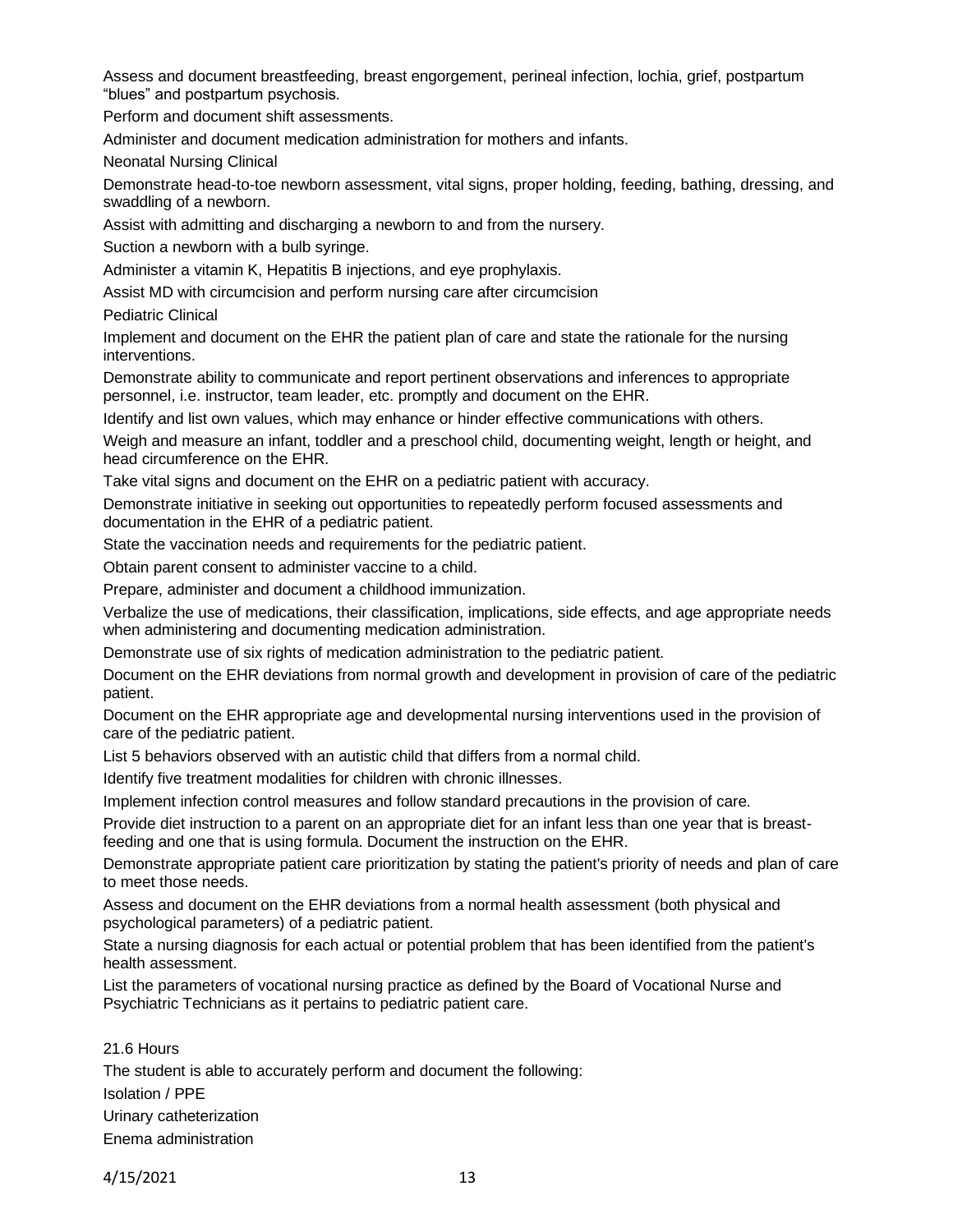Ostomy care

Hospital and Clinic Orientation

Labor and Delivery Clinical

Assist and/or demonstrate a labor and delivery patient admission, application of external fetal monitor, time uterine contractions/monitor fetal heart rate, assist in pain control during and after labor.

Assist with set-up of delivery table and assist the physician/midwife/nurses during the delivery of an infant.

Assist Circulating nurse in cesarean section birth with performing instrument and sponge counts, patient positioning, Foley catheter insertion, surgical scrub, surgical time out, SCD application, tie gowns of all members of the surgical team and documentation of surgical procedure.

Postpartum Clinical

Assess and document the impending signs of postpartum complications such as uterine rupture, hemorrhage, and infection.

Assess and document fundal height and bladder distension.

Demonstrate the ability to take vital signs and provide episiotomy and breast care.

Assess and document breastfeeding, breast engorgement, perineal infection, lochia, grief, postpartum "blues" and postpartum psychosis.

Perform and document shift assessments.

Administer and document medication administration for mothers and infants.

Neonatal Nursing Clinical

Demonstrate head-to-toe newborn assessment, vital signs, proper holding, feeding, bathing, dressing, and swaddling of a newborn.

Assist with admitting and discharging a newborn to and from the nursery.

Suction a newborn with a bulb syringe.

Administer a vitamin K, Hepatitis B injections, and eye prophylaxis.

Assist MD with circumcision and perform nursing care after circumcision

Pediatric Clinical

Implement and document on the EHR the patient plan of care and state the rationale for the nursing interventions.

Demonstrate ability to communicate and report pertinent observations and inferences to appropriate personnel, i.e. instructor, team leader, etc. promptly and document on the EHR.

Identify and list own values, which may enhance or hinder effective communications with others.

Weigh and measure an infant, toddler and a preschool child, documenting weight, length or height, and head circumference on the EHR.

Take vital signs and document on the EHR on a pediatric patient with accuracy.

Demonstrate initiative in seeking out opportunities to repeatedly perform focused assessments and documentation in the EHR of a pediatric patient.

State the vaccination needs and requirements for the pediatric patient.

Obtain parent consent to administer vaccine to a child.

Prepare, administer and document a childhood immunization.

Verbalize the use of medications, their classification, implications, side effects, and age appropriate needs when administering and documenting medication administration.

Demonstrate use of six rights of medication administration to the pediatric patient.

Document on the EHR deviations from normal growth and development in provision of care of the pediatric patient.

Document on the EHR appropriate age and developmental nursing interventions used in the provision of care of the pediatric patient.

List 5 behaviors observed with an autistic child that differs from a normal child.

Identify five treatment modalities for children with chronic illnesses.

Implement infection control measures and follow standard precautions in the provision of care.

Provide diet instruction to a parent on an appropriate diet for an infant less than one year that is breastfeeding and one that is using formula. Document the instruction on the EHR.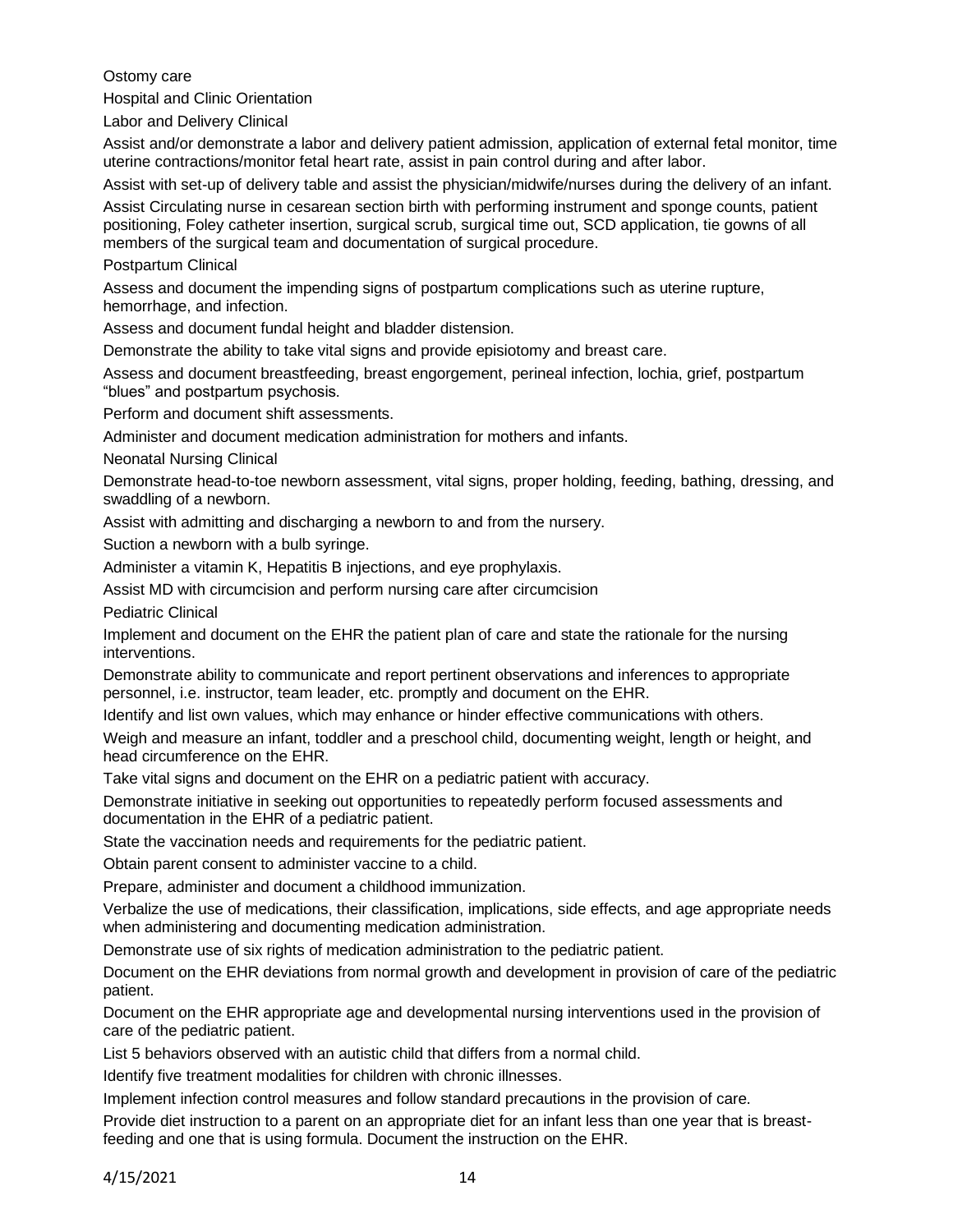Demonstrate appropriate patient care prioritization by stating the patient's priority of needs and plan of care to meet those needs.

Assess and document on the EHR deviations from a normal health assessment (both physical and psychological parameters) of a pediatric patient.

State a nursing diagnosis for each actual or potential problem that has been identified from the patient's health assessment.

List the parameters of vocational nursing practice as defined by the Board of Vocational Nurse and Psychiatric Technicians as it pertains to pediatric patient care.

21.6 Hours

The student is able to accurately perform and document the following:

Medication administration

Via gastric or NG tube

NG tube insertion

Small bore feeding tube insertion and removal

Tube feedings: bolus, intermittent and continuous

Gastroccult and hemoccult testing

Hospital and Clinic Orientation

Labor and Delivery Clinical

Assist and/or demonstrate a labor and delivery patient admission, application of external fetal monitor, time uterine contractions/monitor fetal heart rate, assist in pain control during and after labor.

Assist with set-up of delivery table and assist the physician/midwife/nurses during the delivery of an infant.

Assist Circulating nurse in cesarean section birth with performing instrument and sponge counts, patient positioning, Foley catheter insertion, surgical scrub, surgical time out, SCD application, tie gowns of all members of the surgical team and documentation of surgical procedure.

Postpartum Clinical

Assess and document the impending signs of postpartum complications such as uterine rupture, hemorrhage, and infection.

Assess and document fundal height and bladder distension.

Demonstrate the ability to take vital signs and provide episiotomy and breast care.

Assess and document breastfeeding, breast engorgement, perineal infection, lochia, grief, postpartum "blues" and postpartum psychosis.

Perform and document shift assessments.

Administer and document medication administration for mothers and infants.

Neonatal Nursing Clinical

Demonstrate head-to-toe newborn assessment, vital signs, proper holding, feeding, bathing, dressing, and swaddling of a newborn.

Assist with admitting and discharging a newborn to and from the nursery.

Suction a newborn with a bulb syringe.

Administer a vitamin K, Hepatitis B injections, and eye prophylaxis.

Assist MD with circumcision and perform nursing care after circumcision

Pediatric Clinical

Implement and document on the EHR the patient plan of care and state the rationale for the nursing interventions.

Demonstrate ability to communicate and report pertinent observations and inferences to appropriate personnel, i.e. instructor, team leader, etc. promptly and document on the EHR.

Identify and list own values, which may enhance or hinder effective communications with others.

Weigh and measure an infant, toddler and a preschool child, documenting weight, length or height, and head circumference on the EHR.

Take vital signs and document on the EHR on a pediatric patient with accuracy.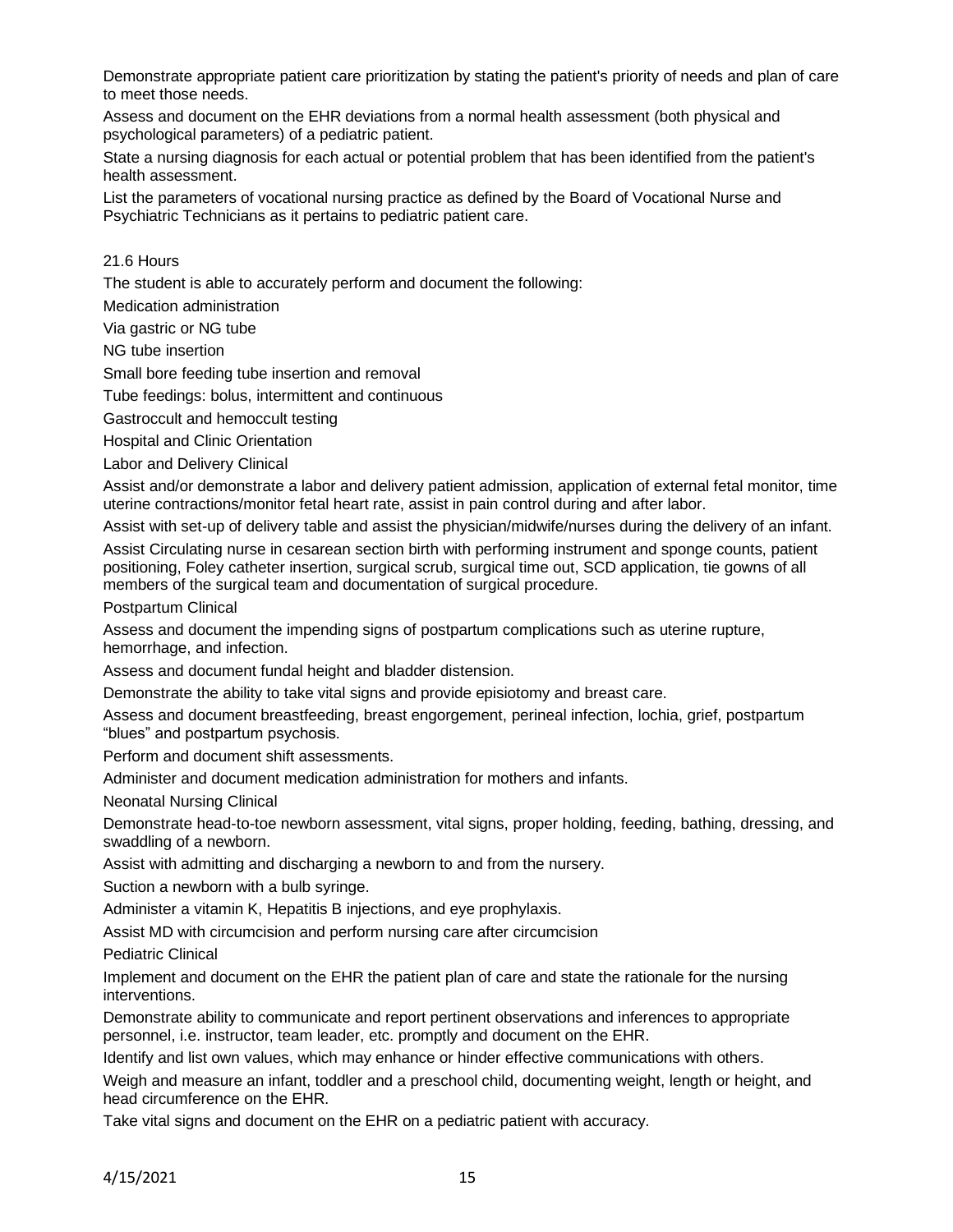Demonstrate initiative in seeking out opportunities to repeatedly perform focused assessments and documentation in the EHR of a pediatric patient.

State the vaccination needs and requirements for the pediatric patient.

Obtain parent consent to administer vaccine to a child.

Prepare, administer and document a childhood immunization.

Verbalize the use of medications, their classification, implications, side effects, and age appropriate needs when administering and documenting medication administration.

Demonstrate use of six rights of medication administration to the pediatric patient.

Document on the EHR deviations from normal growth and development in provision of care of the pediatric patient.

Document on the EHR appropriate age and developmental nursing interventions used in the provision of care of the pediatric patient.

List 5 behaviors observed with an autistic child that differs from a normal child.

Identify five treatment modalities for children with chronic illnesses.

Implement infection control measures and follow standard precautions in the provision of care.

Provide diet instruction to a parent on an appropriate diet for an infant less than one year that is breastfeeding and one that is using formula. Document the instruction on the EHR.

Demonstrate appropriate patient care prioritization by stating the patient's priority of needs and plan of care to meet those needs.

Assess and document on the EHR deviations from a normal health assessment (both physical and psychological parameters) of a pediatric patient.

State a nursing diagnosis for each actual or potential problem that has been identified from the patient's health assessment.

List the parameters of vocational nursing practice as defined by the Board of Vocational Nurse and Psychiatric Technicians as it pertains to pediatric patient care.

#### 21.6 Hours

The student is able to accurately perform and document the following:

Head to toe assessment

Tracheostomy care and suctioning

Demonstrate and document an accurate patient shift assessment and note abnormal assessment findings in the assessment.

Obtain and document patient vital signs with accuracy within expected time frames.

Practice delegation of appropriate tasks to the CNA.

Recognize abnormal vital signs and initiate the appropriate actions by notifying the primary nurse and the instructor.

Competently utilize a bedside blood glucose monitor to test the patient's blood glucose levels and interpret the data correctly, and initiate the appropriate actions.

Administer and document oral, parenteral, and topical medications utilizing the 6 rights of medication administration.

Assess, measure and document a wound on the EHR.

Perform and document on the EHR a wet to dry dressing change using aseptic technique.

Perform and document on the EHR a vacuum dressing change.

Demonstrate and document on the EHR competent care for patients needing oxygen, implementing the correct type of mask or nasal cannula, and the correct volumes. Incorporate appropriate nursing interventions, assessments, and safety.

Demonstrate and document on the EHR tracheostomy care and suctioning.

Assess and document patient pain level and utilize pharmacologic and non-pharmacologic measures to keep patients at their accepted level of comfort.

Assess and document condition of IV sites.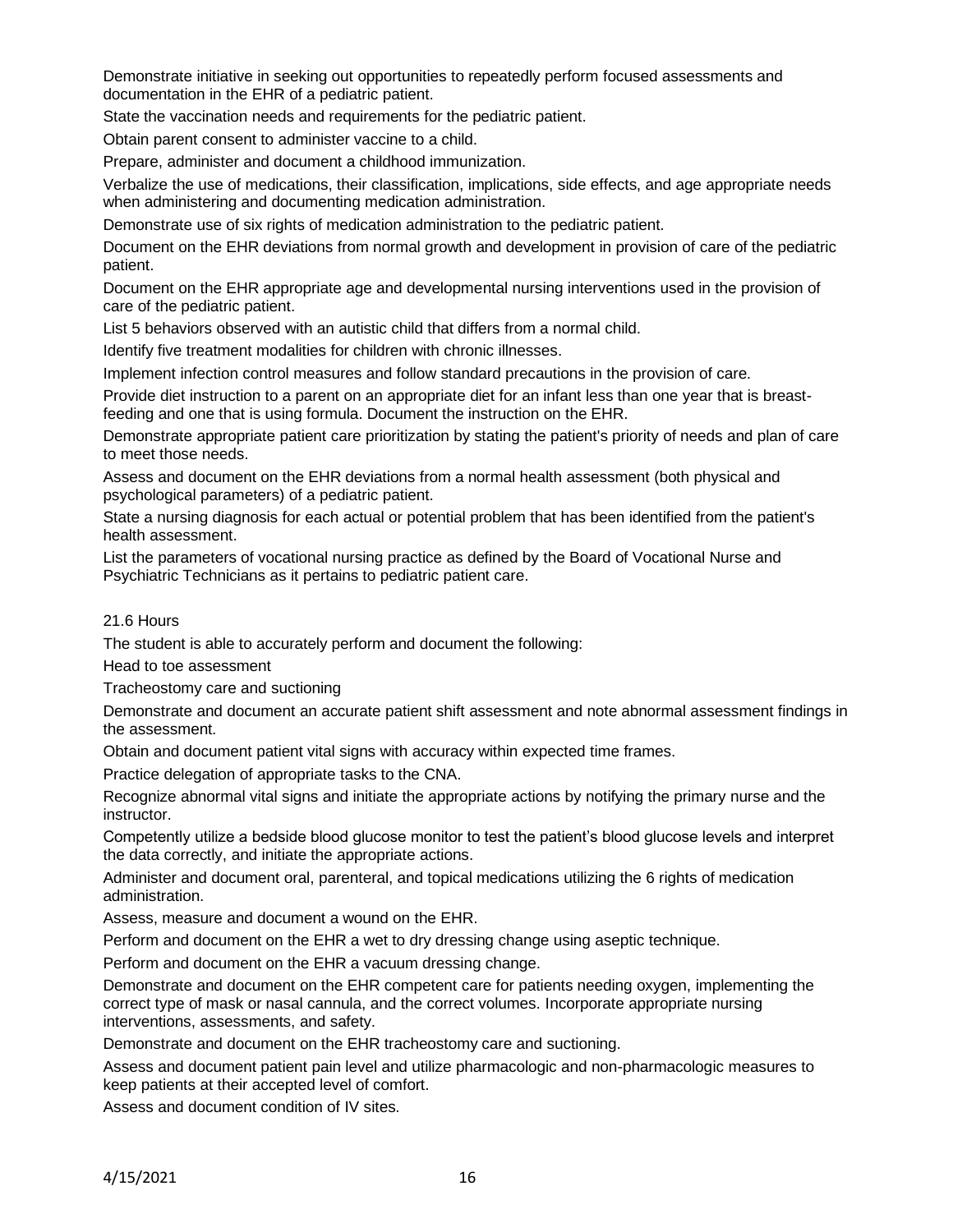Review the patient's orders for IV fluids and rates and report to the instructor and primary nurse any deviations that may occur differing from the current physician orders.

Assess patient's urinary output, document and report any deviations from normal parameters.

Demonstrate respect for patient's culture and religion in delivering nursing care. Instructor will assess student ability based on observations of interactions and client interviews.

21.6 Hours

The student is able to accurately perform and document the following:

Head to toe assessment

Medication administration

Non-parental medications

Parenteral medications

Insulin & heparin administration

Via gastric or NG tube

Demonstrate and document an accurate patient shift assessment and note abnormal assessment findings in the assessment.

Obtain and document patient vital signs with accuracy within expected time frames.

Practice delegation of appropriate tasks to the CNA.

Recognize abnormal vital signs and initiate the appropriate actions by notifying the primary nurse and the instructor.

Competently utilize a bedside blood glucose monitor to test the patient's blood glucose levels and interpret the data correctly and initiate the appropriate actions.

Administer and document oral, parenteral, and topical medications utilizing the 6 rights of medication administration.

Assess, measure and document a wound on the EHR.

Perform and document on the EHR a wet to dry dressing change using aseptic technique.

Perform and document on the EHR a vacuum dressing change.

Demonstrate and document on the EHR competent care for patients needing oxygen, implementing the correct type of mask or nasal cannula, and the correct volumes. Incorporate appropriate nursing interventions, assessments, and safety.

Demonstrate and document on the EHR tracheostomy care and suctioning.

Assess and document patient pain level and utilize pharmacologic and non-pharmacologic measures to keep patients at their accepted level of comfort.

Assess and document condition of IV sites.

Review the patient's orders for IV fluids and rates and report to the instructor and primary nurse any deviations that may occur differing from the current physician orders.

Assess patient's urinary output, document and report any deviations from normal parameters.

Demonstrate respect for patient's culture and religion in delivering nursing care. Instructor will assess student ability based on observations of interactions and client interviews.

21.6 Hours

The student is able to accurately perform and document the following:

Isolation / PPE

Sterile gloving / sterile fields

IV assessment, calculating flow rates, & discontinuing an IV

Wound care

Demonstrate and document an accurate patient shift assessment and note abnormal assessment findings in the assessment.

Obtain and document patient vital signs with accuracy within expected time frames.

Practice delegation of appropriate tasks to the CNA.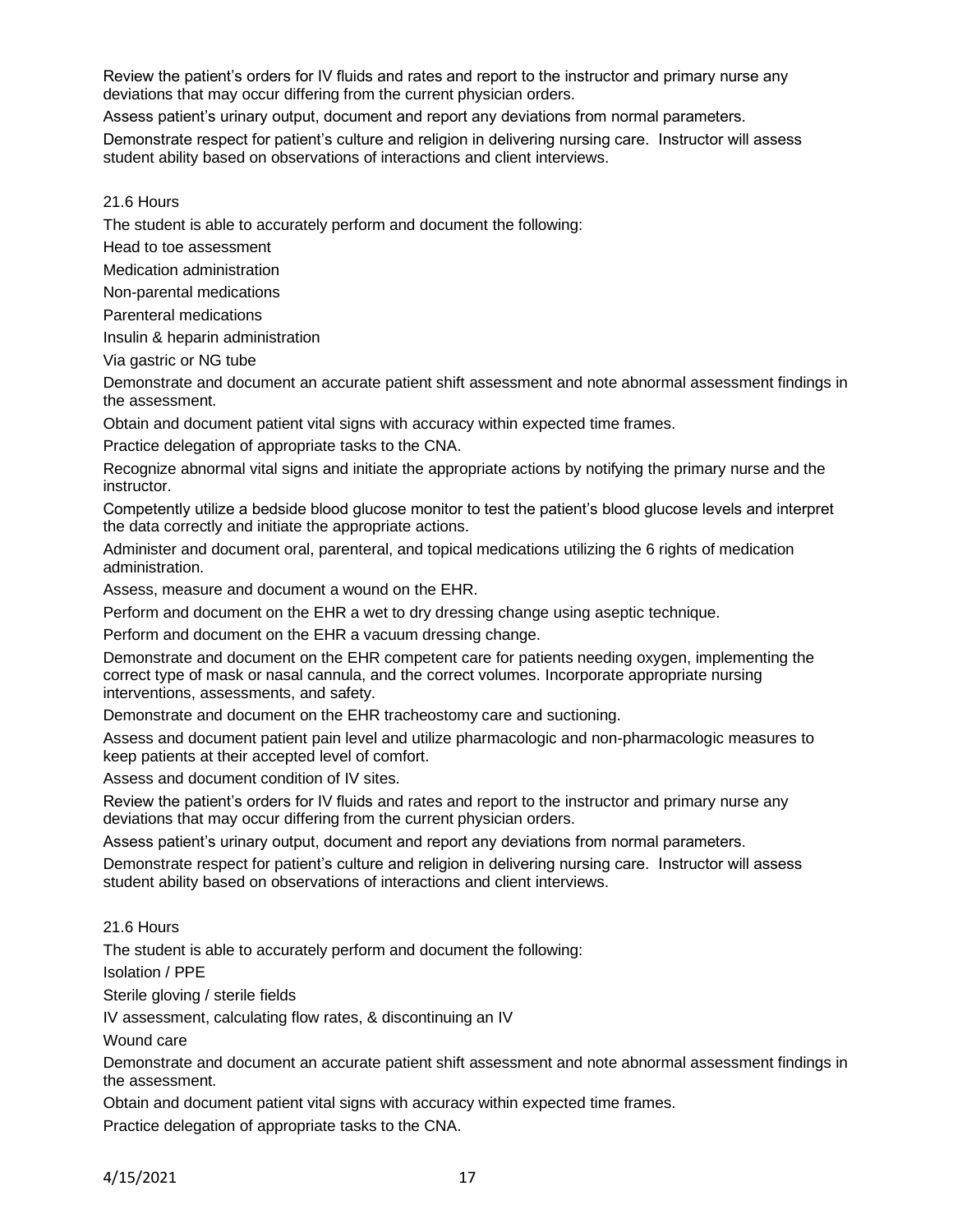Recognize abnormal vital signs and initiate the appropriate actions by notifying the primary nurse and the instructor.

Competently utilize a bedside blood glucose monitor to test the patient's blood glucose levels and interpret the data correctly and initiate the appropriate actions.

Administer and document oral, parenteral, and topical medications utilizing the 6 rights of medication administration.

Assess, measure and document a wound on the EHR.

Perform and document on the EHR a wet to dry dressing change using aseptic technique.

Perform and document on the EHR a vacuum dressing change.

Demonstrate and document on the EHR competent care for patients needing oxygen, implementing the correct type of mask or nasal cannula, and the correct volumes. Incorporate appropriate nursing interventions, assessments, and safety.

Demonstrate and document on the EHR tracheostomy care and suctioning.

Assess and document patient pain level and utilize pharmacologic and non-pharmacologic measures to keep patients at their accepted level of comfort.

Assess and document condition of IV sites.

Review the patient's orders for IV fluids and rates and report to the instructor and primary nurse any deviations that may occur differing from the current physician orders.

Assess patient's urinary output, document and report any deviations from normal parameters.

Demonstrate respect for patient's culture and religion in delivering nursing care. Instructor will assess student ability based on observations of interactions and client interviews.

#### 21.6 Hours

The student is able to accurately perform and document the following:

Urinary catheterization

Enema administration

Ostomy care

Demonstrate and document an accurate patient shift assessment and note abnormal assessment findings in the assessment.

Obtain and document patient vital signs with accuracy within expected time frames.

Practice delegation of appropriate tasks to the CNA.

Recognize abnormal vital signs and initiate the appropriate actions by notifying the primary nurse and the instructor.

Competently utilize a bedside blood glucose monitor to test the patient's blood glucose levels and interpret the data correctly and initiate the appropriate actions.

Administer and document oral, parenteral, and topical medications utilizing the 6 rights of medication administration.

Assess, measure and document a wound on the EHR.

Perform and document on the EHR a wet to dry dressing change using aseptic technique.

Perform and document on the EHR a vacuum dressing change.

Demonstrate and document on the EHR competent care for patients needing oxygen, implementing the correct type of mask or nasal cannula, and the correct volumes. Incorporate appropriate nursing interventions, assessments, and safety.

Demonstrate and document on the EHR tracheostomy care and suctioning.

Assess and document patient pain level and utilize pharmacologic and non-pharmacologic measures to keep patients at their accepted level of comfort.

Assess and document condition of IV sites.

Review the patient's orders for IV fluids and rates and report to the instructor and primary nurse any deviations that may occur differing from the current physician orders.

Assess patient's urinary output, document and report any deviations from normal parameters.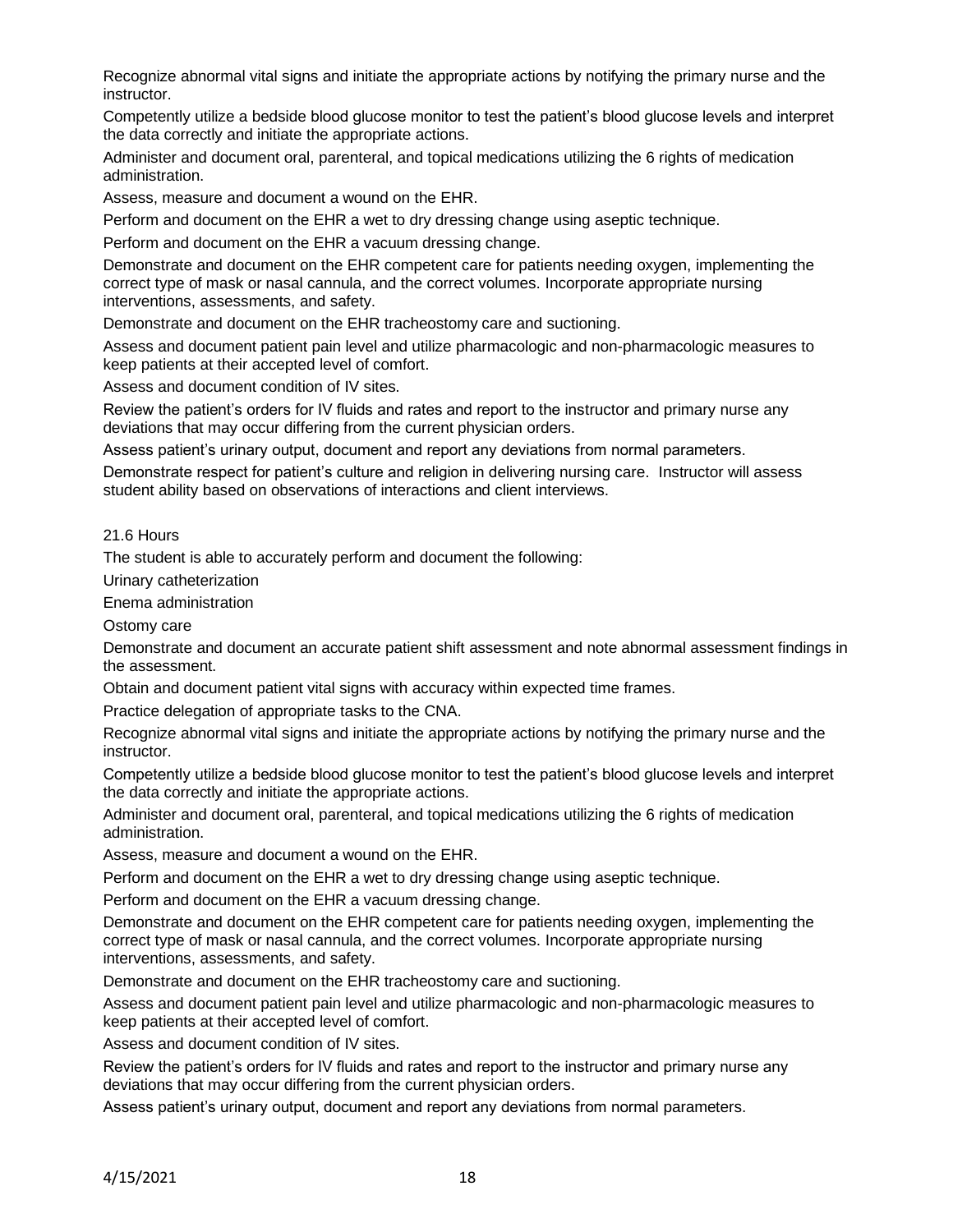Demonstrate respect for patient's culture and religion in delivering nursing care. Instructor will assess student ability based on observations of interactions and client interviews.

21.6 Hours

The student is able to accurately perform and document the following:

NG tube insertion

Small bore feeding tube insertion and removal

Tube feedings: bolus, intermittent and continuous

Gastroccult and hemoccult testing

Demonstrate and document an accurate patient shift assessment and note abnormal assessment findings in the assessment.

Obtain and document patient vital signs with accuracy within expected time frames.

Practice delegation of appropriate tasks to the CNA.

Recognize abnormal vital signs and initiate the appropriate actions by notifying the primary nurse and the instructor.

Competently utilize a bedside blood glucose monitor to test the patient's blood glucose levels and interpret the data correctly and initiate the appropriate actions.

Administer and document oral, parenteral, and topical medications utilizing the 6 rights of medication administration.

Assess, measure and document a wound on the EHR.

Perform and document on the EHR a wet to dry dressing change using aseptic technique.

Perform and document on the EHR a vacuum dressing change.

Demonstrate and document on the EHR competent care for patients needing oxygen, implementing the correct type of mask or nasal cannula, and the correct volumes. Incorporate appropriate nursing interventions, assessments, and safety.

Demonstrate and document on the EHR tracheostomy care and suctioning.

Assess and document patient pain level and utilize pharmacologic and non-pharmacologic measures to keep patients at their accepted level of comfort.

Assess and document condition of IV sites.

Review the patient's orders for IV fluids and rates and report to the instructor and primary nurse any deviations that may occur differing from the current physician orders.

Assess patient's urinary output, document and report any deviations from normal parameters.

Demonstrate respect for patient's culture and religion in delivering nursing care. Instructor will assess student ability based on observations of interactions and client interviews.

# 21.6 Hours

Skills testing on three random skills: Head to toe assessment Medication administration Non-parental medications Parenteral medications Insulin & heparin administration Via gastric or NG tube Isolation / PPE Sterile gloving / sterile fields IV assessment, calculating flow rates, & discontinuing an IV Urinary catheterization Enema administration Ostomy care NG tube insertion

4/15/2021 19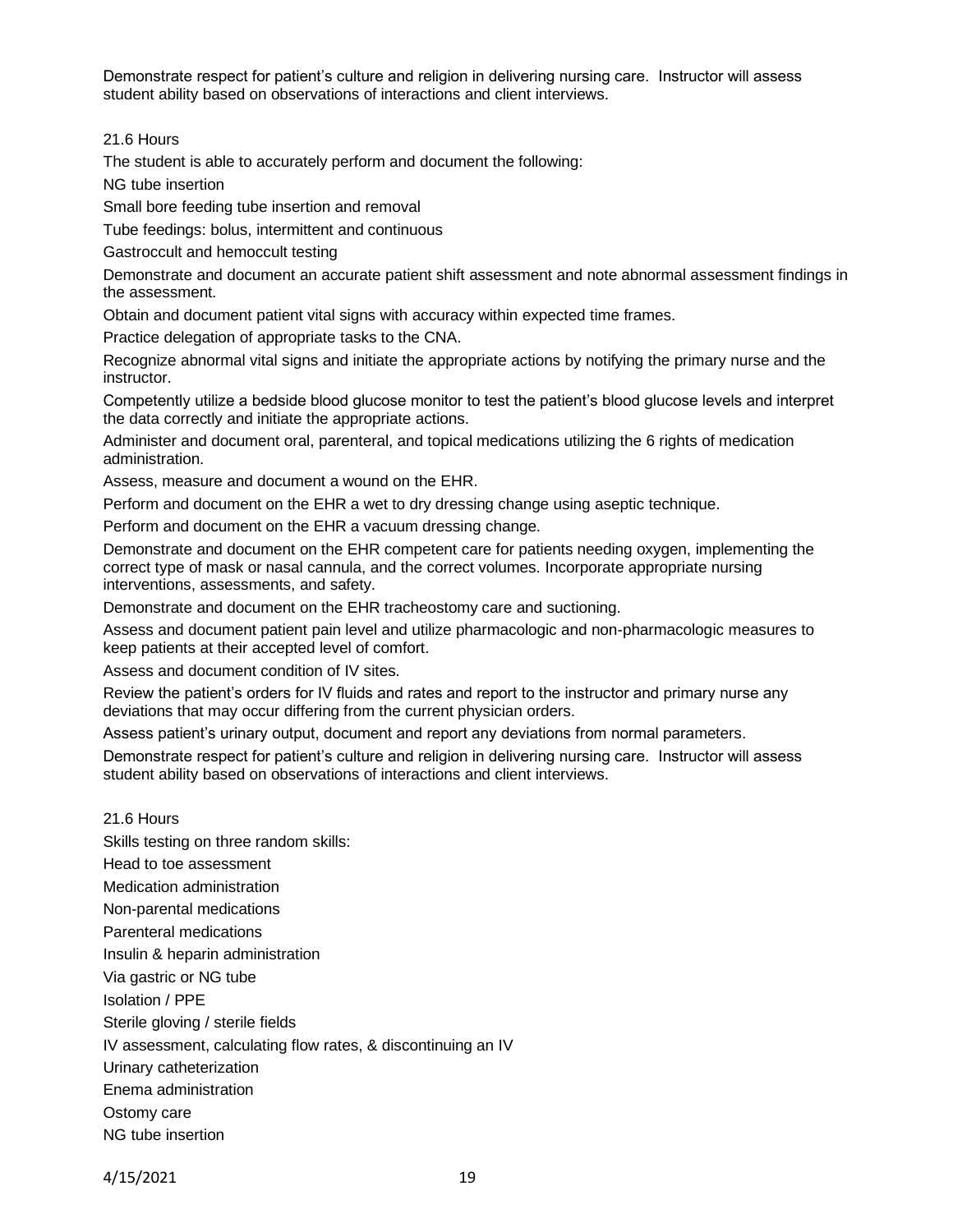Small bore feeding tube insertion and removal

Tube feedings: bolus, intermittent and continuous

Gastroccult and hemoccult testing

Wound care

Tracheostomy care and suctioning

Obtain change of shift report and provide nursing care for 1-2 patients including shift assessment, head to toe assessment, vital signs and care given. Give primary

nurse end of shift report

Maintain a nurse-client relationship utilizing therapeutic communication techniques. Maintain cultural sensitivity.

Look up all medications, noting SDR, drug classification, actions, side effects on student worksheet. Administer and document oral medications, insulin and heparin administration with instructor.

Provide patient education on diabetes and diabetic medications and document on EHR.

Monitor and document condition of IV site.

Monitor and patient's fluid balance via intake & output and weight and document on EHR.

Provide patient education regarding medication and discharge needs and document on EHR.

Insert urinary catheter using aseptic technique and document on EHR.

Provide nursing care including perineal care to a patient with an indwelling urinary catheter and document on EHR.

Measure and document on EHR a post-void residual (PVR) with catheterization or a bladder scan.

Irrigate an indwelling urinary catheter and document on the EHR.

Remove an indwelling catheter and document on the EHR.

Provide nursing care and documentation on the EHR for a patient with an ostomy.

Measure, insert and check placement of a nasogastric tube and document on the EHR.

Prepare a patient for surgery including completing pre-operative checklist and pre-op patient education.

Provide post-operative assessment, nursing care and document on EHR.

Complete a pain assessment and provide comfort measures including medications to relieve pain and document on EHR.

Provide empathetic care to an elderly patient or a cancer patient.

Provide care for a patient with a respiratory. Cardiac

disorder, musculoskeletal, urinary, neurological, gastrointestinal disorder, liver, gall bladder or pancreatic disease.

Provide care for a patient with hearing or vision problems.

#### 21.6 Hours

Skills testing on three random skills: Head to toe assessment Medication administration Non-parental medications Parenteral medications Insulin & heparin administration Via gastric or NG tube Isolation / PPE Sterile gloving / sterile fields IV assessment, calculating flow rates, & discontinuing an IV Urinary catheterization Enema administration Ostomy care

NG tube insertion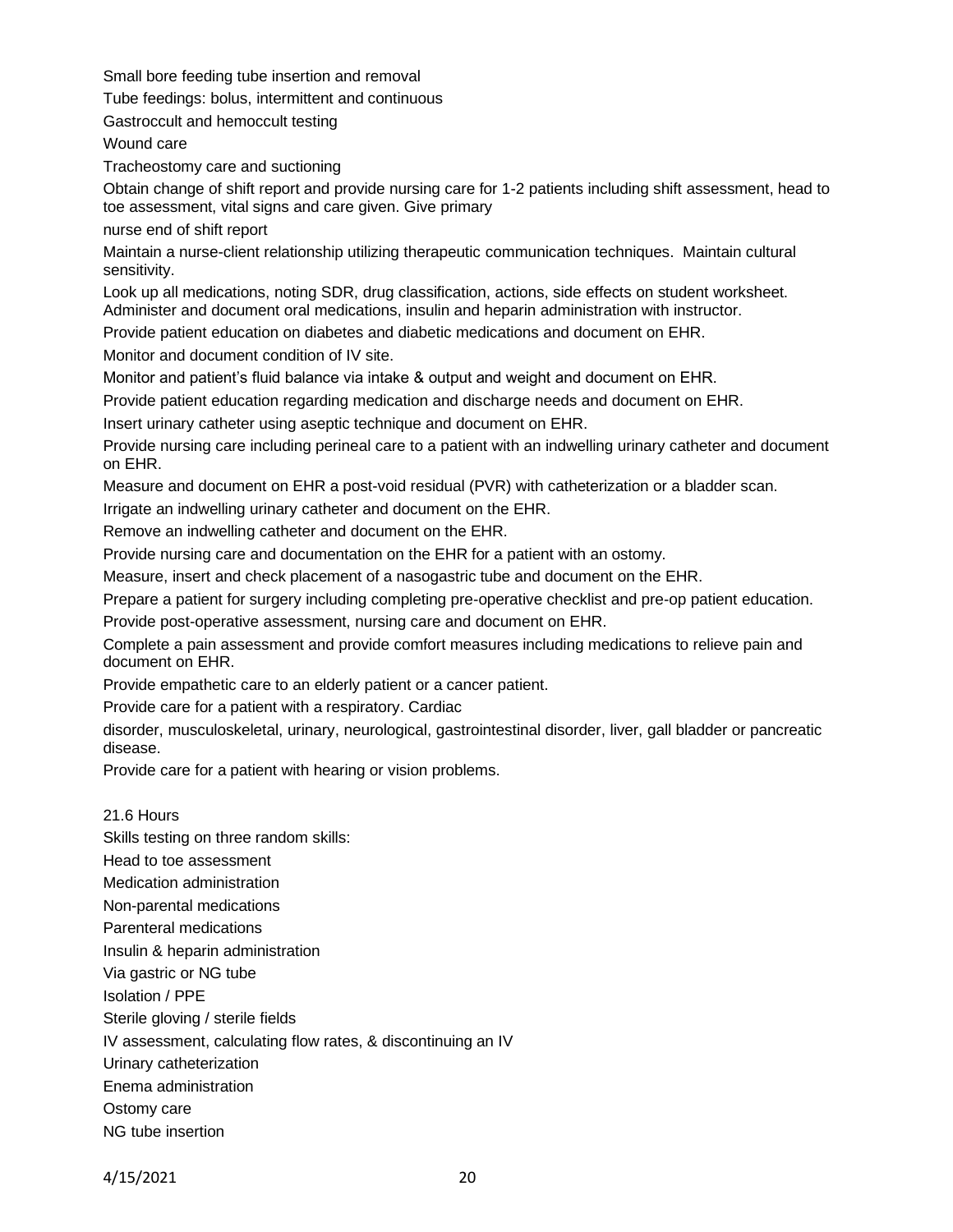Small bore feeding tube insertion and removal

Tube feedings: bolus, intermittent and continuous

Gastroccult and hemoccult testing

Wound care

Tracheostomy care and suctioning

Obtain change of shift report and provide nursing care for 1-2 patients including shift assessment, head to toe assessment, vital signs and care given. Give primary nurse end of shift report

Maintain a nurse-client relationship utilizing therapeutic communication techniques. Maintain cultural sensitivity.

Look up all medications, noting SDR, drug classification, actions, side effects on student worksheet. Administer and document oral medications, insulin and heparin administration with instructor.

Provide patient education on diabetes and diabetic medications and document on EHR.

Monitor and document condition of IV site.

Monitor and patient's fluid balance via intake & output and weight and document on EHR.

Provide patient education regarding medication and discharge needs and document on EHR.

Insert urinary catheter using aseptic technique and document on EHR.

Provide nursing care including perineal care to a patient with an indwelling urinary catheter and document on EHR.

Measure and document on EHR a post-void residual (PVR) with catheterization or a bladder scan.

Irrigate an indwelling urinary catheter and document on the EHR.

Remove an indwelling catheter and document on the EHR.

Provide nursing care and documentation on the EHR for a patient with an ostomy.

Measure, insert and check placement of a nasogastric tube and document on the EHR.

Prepare a patient for surgery including completing pre-operative checklist and pre-op patient education.

Provide post-operative assessment, nursing care and document on EHR.

Complete a pain assessment and provide comfort measures including medications to relieve pain and document on EHR.

Provide empathetic care to an elderly patient or a cancer patient.

Provide care for a patient with a respiratory. Cardiac

disorder, musculoskeletal, urinary, neurological, gastrointestinal disorder, liver, gall bladder or pancreatic disease.

Provide care for a patient with hearing or vision problems.

# **METHODS OF INSTRUCTION:**

Lecture, skills lab and hospital clinical.

# **OUT OF CLASS ASSIGNMENTS**:

Required Outside Hours: 234

Assignment Description: Clinical worksheets are required weekly.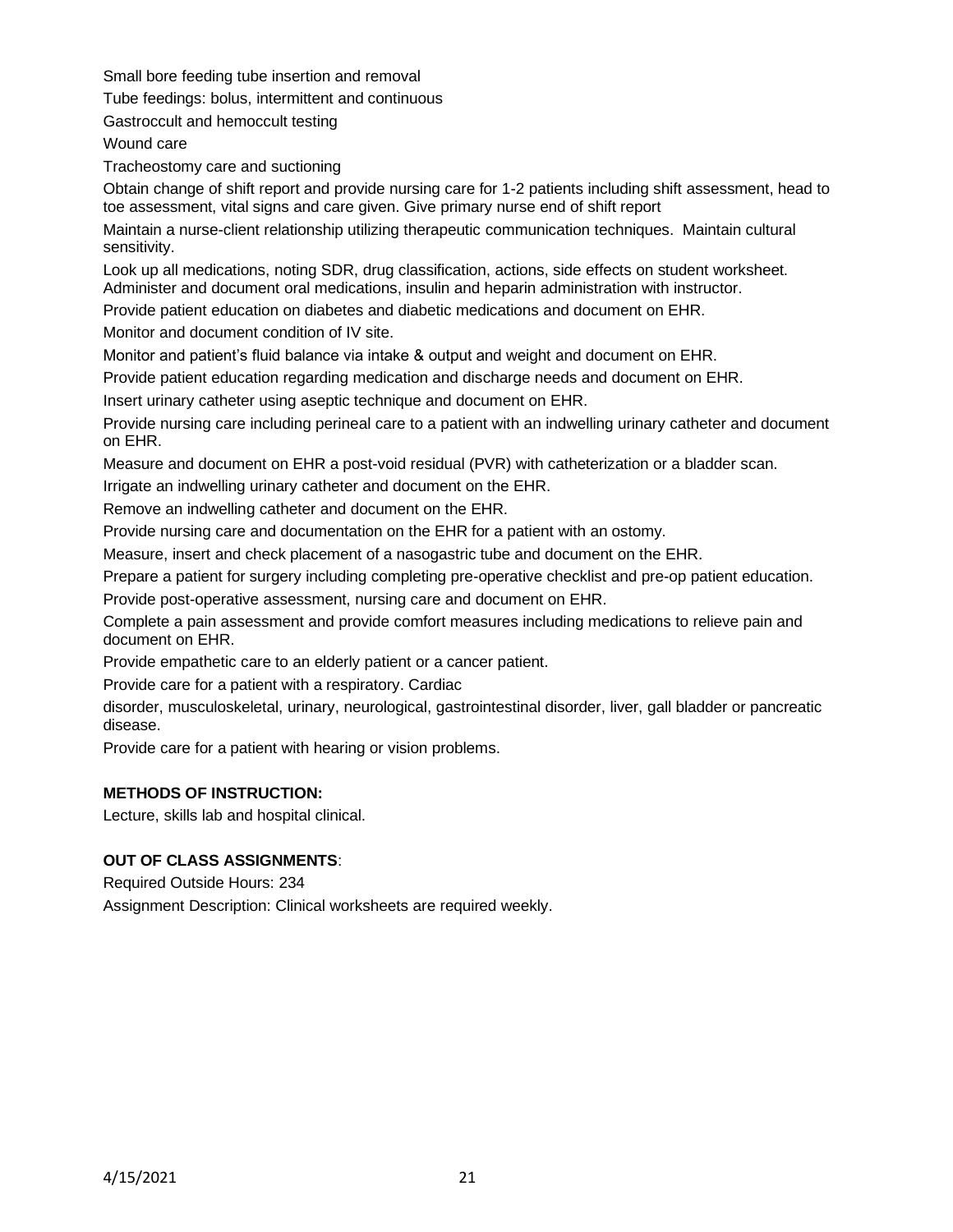# **METHODS OF EVALUATION:**

Writing assignments Percent of total grade: 10.00 % Problem-solving assignments Percent of total grade: 10.00 % Skill demonstrations Percent of total grade: 10.00 % Objective examinations Percent of total grade: 60.00 % Other methods of evaluation Percent of total grade: 10.00 %

## **REPRESENTATIVE TEXTBOOKS:**

Cooper & Gosnell. Foundations and Adult Health Nursing . St. Louis, MO: Elsevier,2020. Nursing foundations and skills lab manual, medical surgical, obstetrics, pediatrics and psychiatric nursing for LVN students. ISBN: 9780323339223 Reading Level of Text, Grade: 12 Turner. The Nurse, The Math, The Meds. St. Louis, MO: Elsevier,2020. Math and dosage calculations for nursing students. ISBN: 9780323677721 Reading Level of Text, Grade: 12 Workman & LaCharity. Understanding Pharmacology: Essentials for Medication Safety. St. Louis, MO: Elsevier,2020. Pharmacology book for LVN students. ISBN: 978-0323484374 Reading Level of Text, Grade: 12